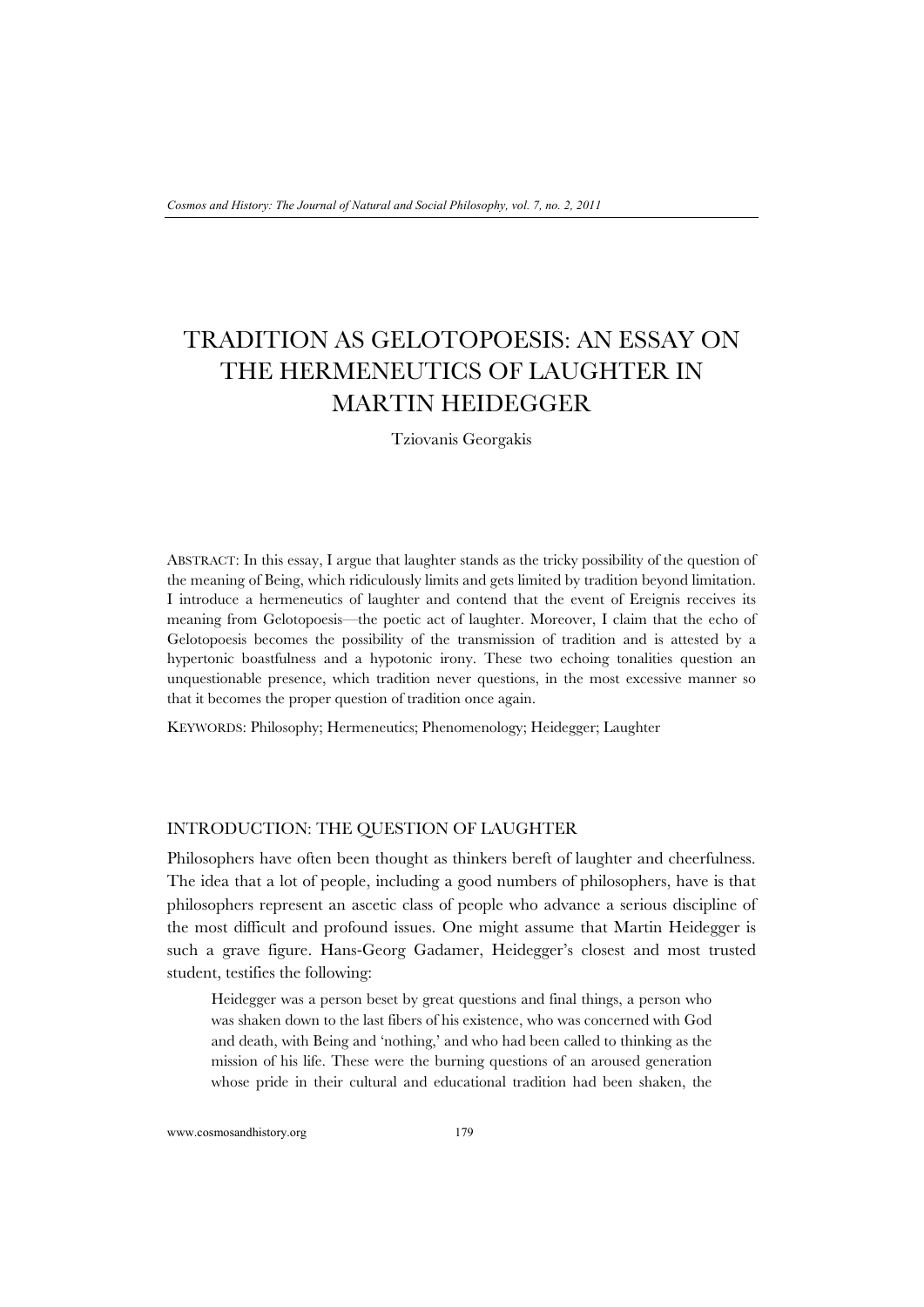questions that plagued a generation crippled by the horrors of the materialistic slaughter of World War I, and these questions were also Heidegger's questions.<sup>1</sup>

Gadamer's remark seems to be confirmed by the undoubted observation that Heidegger had nothing to say about the effect of laughter in philosophical tradition. As a result, there is almost no direct engagement with the question of laughter in particular and that of the comic in general among Heidegger's scholars.<sup>2</sup>

In what follows, I beg to differ and point out that the question of laughter sanctions the question of the meaning of Being as envisioned and rehearsed by Heidegger. By raising the question of laughter, I inverse the question 'What is the meaning of laughter?' into the question 'Why is it laughter that brings forth meaning?' Rephrased in a Heideggerian way, I put forth the question, 'Why is it laughter that reveals an understanding of Being as well as the preconceived prejudices of tradition that conceal such an understanding?' However, it is most important to note that I embark on the question of laughter comically and ridiculously since I follow Heidegger's text closely in order to find something that is not explicitly stated in the text. Indeed, what really matters in this essay in not what Heidegger explicitly says but rather what Heidegger could never possibly say. The underlying trick here is that what Heidegger could never possibly say is the laughable, which authorizes Heidegger's saying.

In the essay, I hope to initiate a propaedeutic of a hermeneutics of laughter. I introduce the question of laughter as the tricky question that advances both an understanding of Being and the assumed prejudices that distort such an understanding. I identify laughter in an inextricable connection with trickery since the interpretive method at hand is fashioned from the mythological figure of Hermes who incurs laughter as he deceives. I argue, hence, in favour of a hermeneutics of laughter

<sup>1</sup> Hans-Georg Gadamer, *Heidegger's Ways*, trans. John W. Stanley, Albany, State University of New York Press, 1994, pp. 18-19.

<sup>&</sup>lt;sup>2</sup> Bernard Freydberg stands as the one and only notable exception. He identifies a rare instance where Heidegger mentions to the word 'komisch' and argues that this exceptional reference opens up a new vista onto Heideggerian thought. Indeed, in Heidegger's 1943 summer Freiburg lecture course entitled 'Der Anfang des abendländischen Denkens. Heraklit,' the word 'komisch' appears in reference to the famous Heraclitean Fragment 123, 'φύσις κρύπτεσθαι φιλε . See Martin Heidegger, *Heraklit*, Frankfurt am Main, Vittorio Klostermann, 1979, p. 138. Freyberg considers the context of the reference to the comic within Heidegger's overall interpretation of the fragment and examines Heidegger's idiosyncratic translation in terms of his direct interpretation. He then digresses to Plato's *Timaeus* and investigates the insightful attention the Platonic notion of 'χώρα' receives in Heidegger's *Introduction to Metaphysics*, and he concludes that Heidegger's Heraclitean comedy consists in the most powerful thought that is neither the boldest nor the most effective but, rather, the most modest and useless, a thought that lets the gift of 'φύσις κρύπτεσθαι' to be received with appropriate reticence. See Bernard Freydberg, 'Heidegger's Heraclitean Comedy', *Research in Phenomenology*, vol. 37, 2007, pp. 254–268.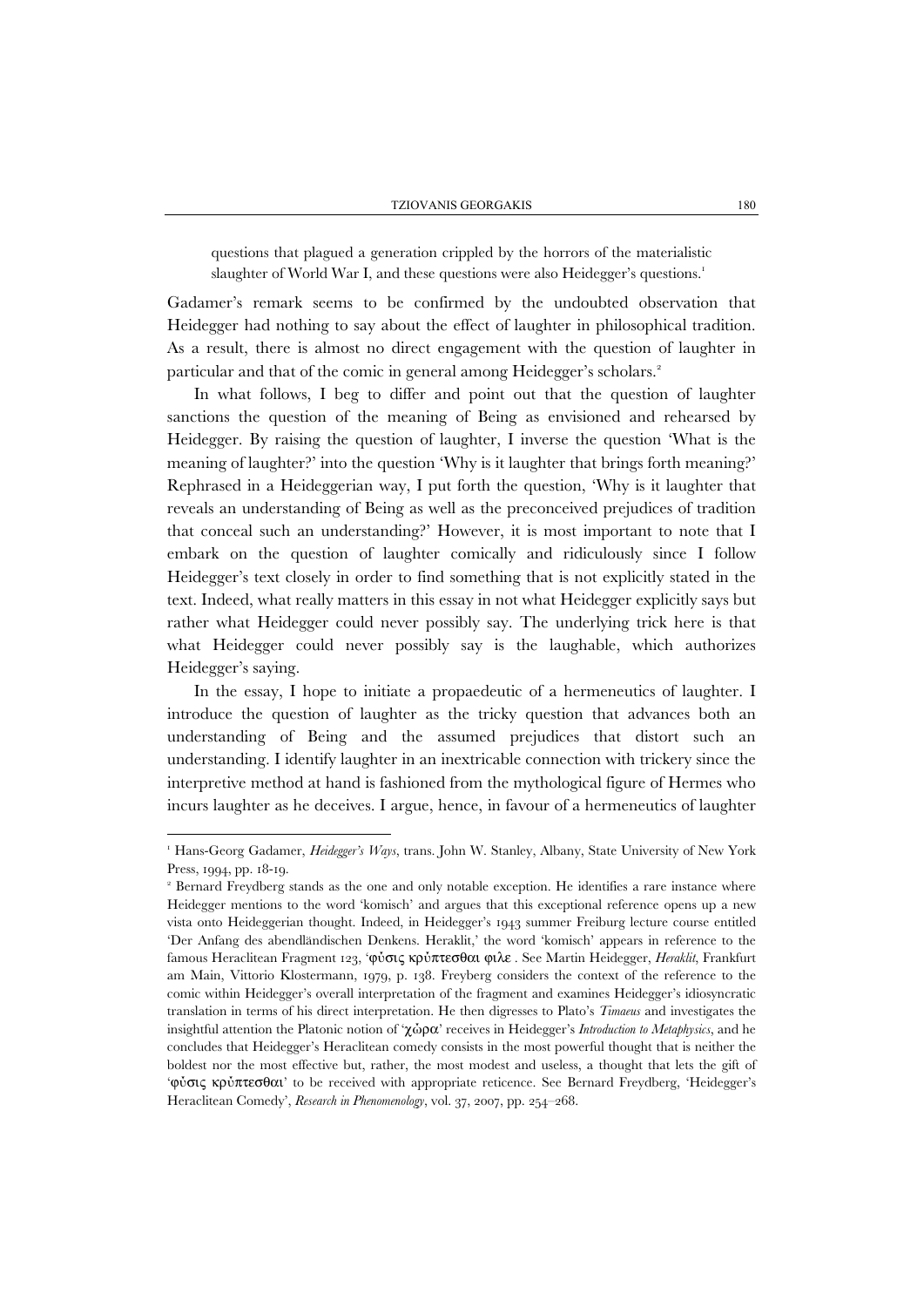that dispenses meaning in the form of poetic composition. The hermeneut is initiated in the hermeneutic circle by a poetic act of laughter, called 'γελωτοποιία' by the Greeks, so I playfully name the poetic echo of Hermes' laughter as 'Gelotopoesis.' I then turn to Plato and Aristotle and discover a hypertonic boastfulness and a hypotonic irony as the two modalities that set the tone for the meaningful echoing of laughter. These two modalities of surplus simultaneously authorize and transgress what is really at stake in the essay: the possibility of a pure and simple Selfunderstanding of Dasein. Through Dasein's Self-understanding, the notion of presence is fully attested as the one and only prejudice of philosophical tradition that exceeds, surpasses, and overcomes itself in such an extreme hypertonic pitch that conceals itself most hypotonically. I end the essay by noting that Heidegger's laughter forces us to laugh back at Heidegger, thus relegating him to the philosophical heritage to which he essentially belongs. By doing so, we show a genuine concern for his thinking, albeit through a discourse of understanding that jestingly converts the site of concern into a null site that defeats any expectations of shared presuppositions and predictable interpretations.

# TRADITION AND THE HERMENEUTICS OF GELOTOPOESIS

# *I. The Deceit of Tradition*

l

Heidegger's *Being and Time* starts with a trick. It quotes a line from Plato's *The Sophist* in which an Elean stranger admits that what they formerly thought they knew, the designation 'Being,' has now perplexed them.<sup>3</sup> The expression 'Being,' which was once taken to be certain knowledge, has now turned into something discreditable and baffling. However, there is an underlying double ploy of perplexity at play here. The fundamental complexity is not only the fact that Being itself has now become a perplexity and a deception. It is also the fact that the initiation into the interrogation of the question of Being is itself a deception and a trick. In a strange way, *Being and Time* begins with a double deception in which the original possibility of the question of the expression 'Being' is a trick that cunningly conceals another trick.

Indeed, in the second page of *Being of Time*, Heidegger declares that the question of the meaning of Being 'has today been forgotten' (SZ 2). This assertion, I claim, sets the interrogative limit of the work itself as a prank. Indeed, on the basis of an initial contribution to the question of Being by the early Greek philosophers such as Plato

<sup>3</sup> Martin Heidegger, *Sein und Zeit*, 11th ed., Tübingen, Max Niemeyer Verlag, 1967, p. 1. Hereafter cited as SZ, followed by page number. For the reference in *The Sophist*, see Plato, *The Sophist*, in trans. Harold North Fowler, *Theaetetus, The Sophist*, Cambridge, Harvard University Press, 1987, 244a5-8.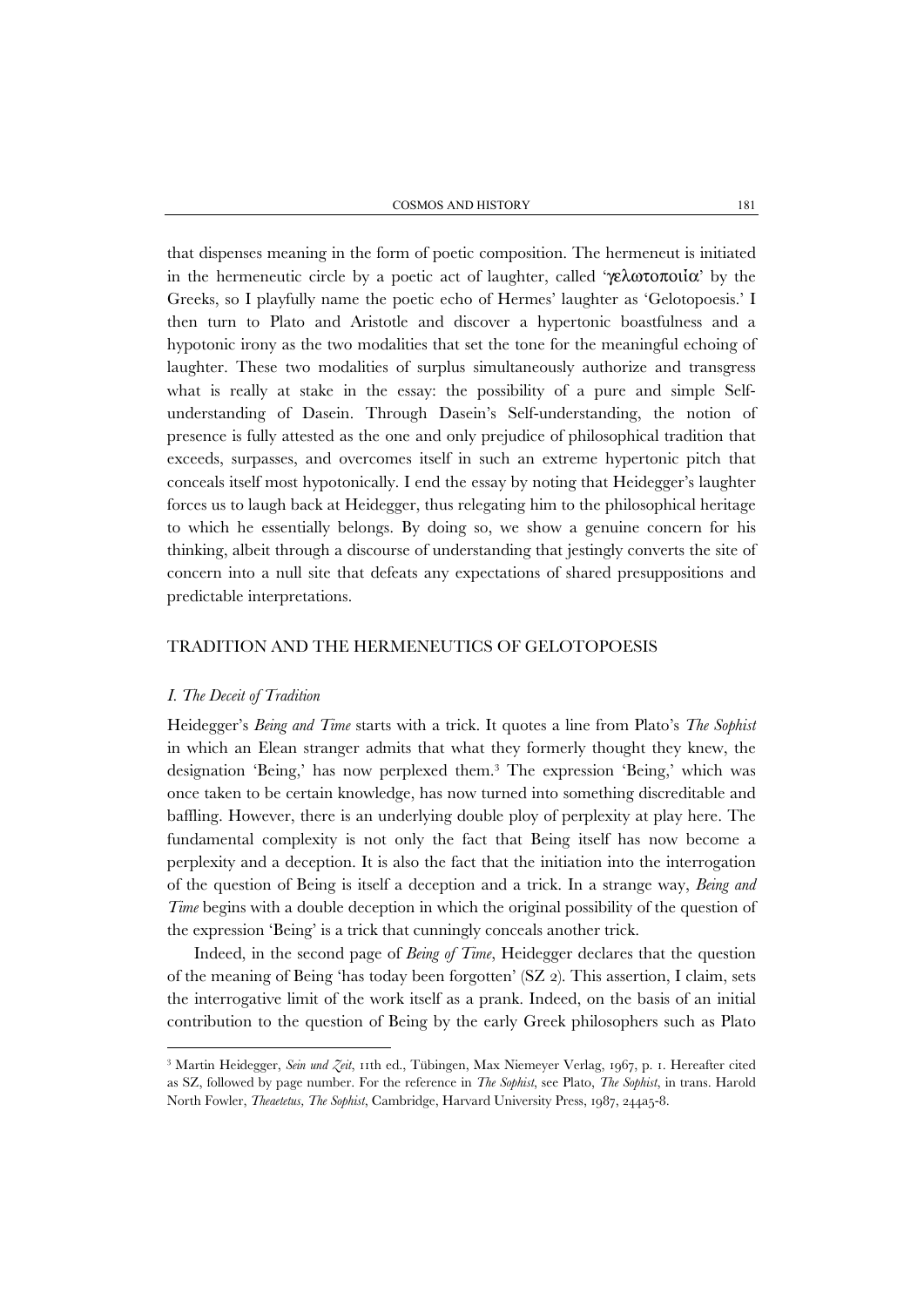and Aristotle, Heidegger argues, a 'dogma' has been developed that sanctions the forgetfulness of the question and conceals its proper remembrance. The limit of the philosophical task at hand—that is to say, the encircling horizon that collects all the different elements that compose the specific task at hand and decides its unifying direction and orientation—is presented as a philosophical dogma, an obtrusive site of neglect, forgetfulness, and deception. To philosophically interrogate Being means, then, that we penetrate this deceitful site and give an account, as Heidegger states, 'of the presuppositions and prejudices [Vorurteile], which are constantly re-implanting and fostering the belief that an inquiry into Being is unnecessary'  $(ZZ_2)$ . The tradition of blind dogmatism constitutes the limit of philosophical questioning and hinders the interrogative effectiveness of the question of Being as something completely superfluous and unnecessary.

Nevertheless, it is the same tradition of blind dogmatism that reawakens the question of Being and reignites its remembrance. In an essay entitled 'Hegel and the Greeks,' written in 1958, almost thirty years after *Being and Time*, Heidegger argues that a close examination of the tradition reveals that which tradition cannot think. But that which tradition cannot think is, tricky enough, that which cannot be thought by anyone: the Unthought or the Unthinkable. He writes:

It is simply a matter of listening to this tradition in return, and thereby examining the prejudices and pre-judgments [Vor-Urteile] in which every thinking, in its own way, must dwell. Of course, such examination, too, can never conduct itself as the court of justice that ultimately decides upon the essence of history and our possible relation to it. For this examination has its limit [Grenze], which can be circumscribed as follows: the more thoughtful a thinking is, that is, the more is claimed by language, the more authoritative what is Unthought [Ungedachte] becomes for it, and even what is Unthinkable [Undenkbare] for it.<sup>4</sup>

The prank played here is the following: (a) the prejudices of the philosophical tradition—firstly inscribed by the Greeks and then reaffirmed by every other philosopher, including Hegel—speak to us and say that every case of dogmatic thinking is openly disposed to an examination which itself has a limit; nonetheless, (b) the limiting case of all traditional presuppositions is that which no language and no thought can account for, the Unthought or the Unthinkable, which is, funnily, the matter proper to philosophy.

<sup>4</sup> Martin Heidegger, 'Hegel und die Griechen' in *Wegmarken*, Frankfurt am Main, Vittorio Klostermann, 1976, p. 440.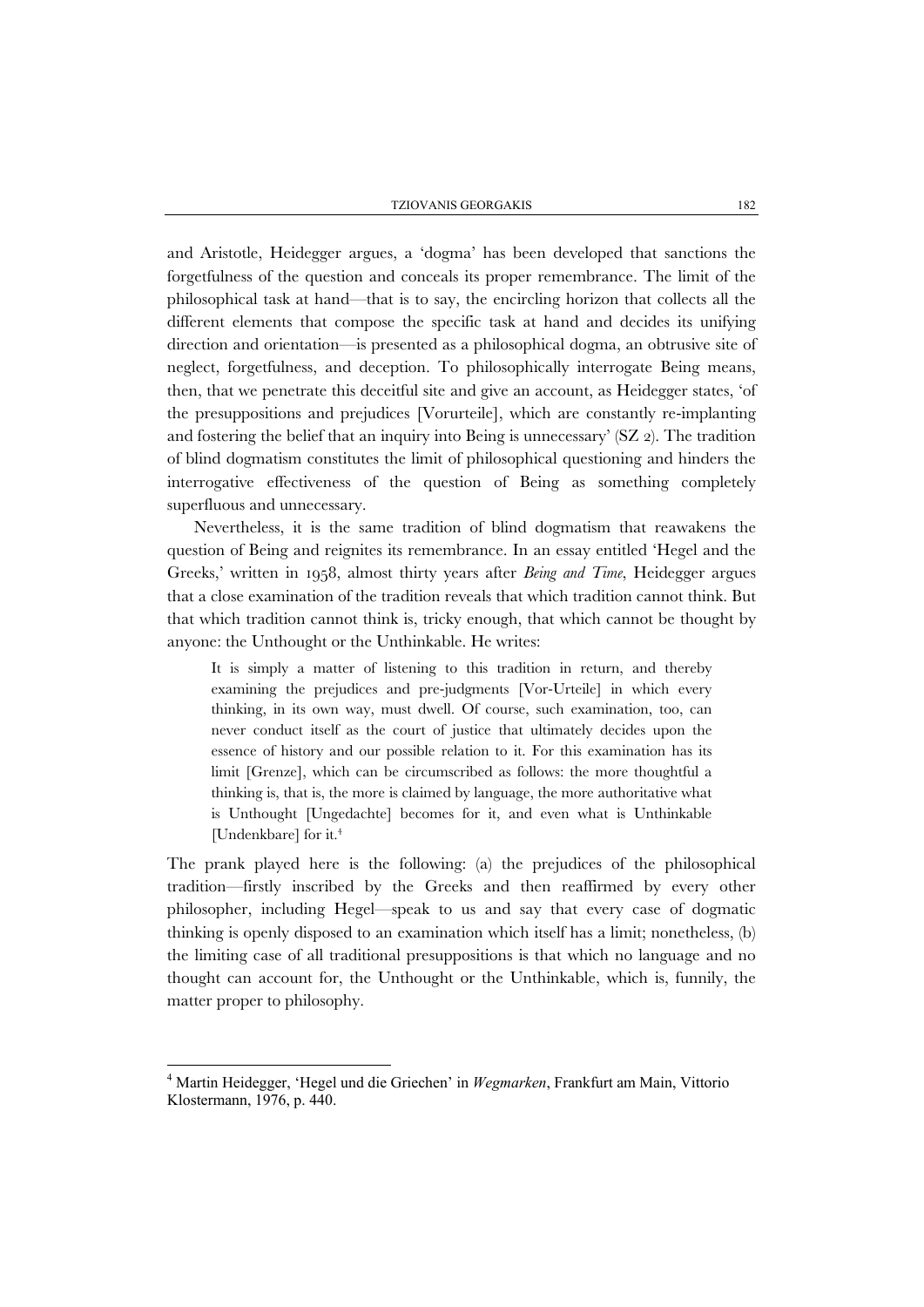In a bizarre and cunning way, then, Heidegger promotes a phenomenological project that turns inwards and towards the deepest and most central assumptions of tradition in order to interrogate something that is entirely outwards and outside the tradition. Philosophical tradition, as the tradition that makes proper questioning possible, is engaged in a duplicitous play of deception by which the possibilities of questioning are simultaneously distorted and disposed, concealed and revealed, forgotten and remembered, albeit outside and beyond any limiting horizon of disposition, revelation, and remembrance. In other words, tradition makes possible, predetermines, and delimits questioning, but, by doing so, it simultaneously orients and delineates questioning outside and beyond any orientation and delineation. The limit of philosophical question is the possibility of philosophical questioning itself, and it advances a double trick, a prank par excellence, since it at once limits and gets limited beyond any range of limitation.

In *Being and Time*, this tricky movement of phenomenological examination is described as 'ontico-ontological' (SZ 13). It is ontical because it examines regions of beings by blindly leaving unquestioned their presuppositions, thus concealing and distorting the problematic of their foundation. It is ontological because it penetrates the Being of all regions of beings by asserting it as that which is outside and beyond any prejudices and presuppositions, thus remembering and revealing it as the Unthought and Unthinkable. Heidegger describes the limiting and limited movement of the question of the meaning of Being as 'a relatedness backward or forward [Rückoder Vorbezogenheit]' (SZ 8). The question of the meaning of Being moves from the limited ontical way of questioning back to the limiting ontological one since it is by and through an orientation towards Being that all beings receive their meaning. But, at the same time, the question of Being moves from the limiting ontological questioning forward towards the limited ontical one because it is only by and through the ontical regions which cannot think that Being receives its proper meaning as the Unthought and Unthinkable.

The only entity that moves in this tricky fashion is Dasein since 'Dasein is ontically distinctive in that it *is* ontological' (SZ 12). However, it is deceiving to name Dasein an 'entity' since its essential characteristic is the '*understanding of Being* [*Seinsverständnis*]' (SZ 12). It is also deceiving to state that Dasein has 'essentials characteristics' since its only characteristic is an existential ontico-ontological double movement: (a) a way through which limiting Being makes possible limited beings and (b) a way through which limited beings make possible limiting Being. Indeed, Heidegger argues that Dasein's essence is not a 'what' that pertains to a subject matter; rather, it is '*existence* [*Existenz*],' which is defined as 'that kind of Being towards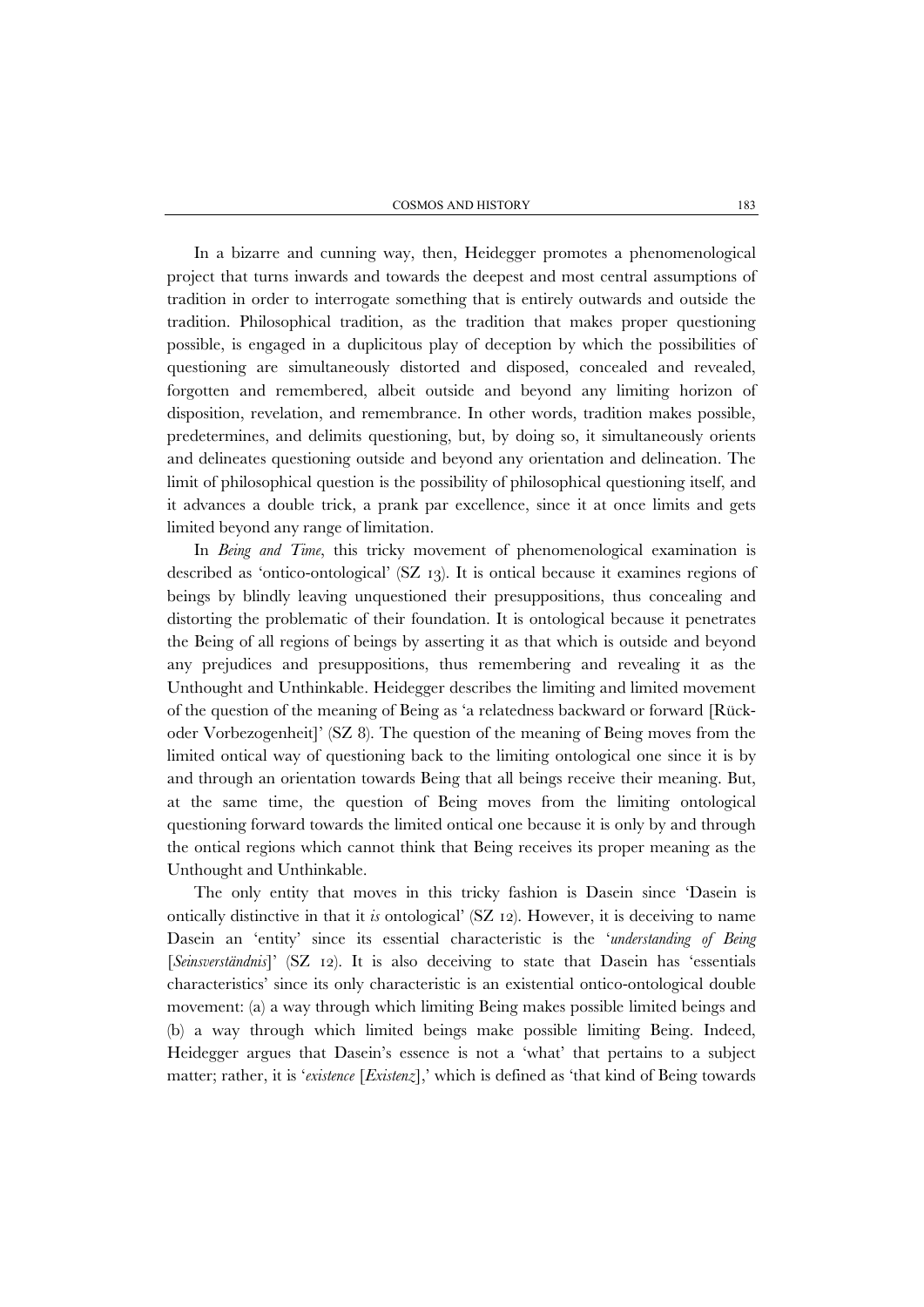which Dasein can comport [verhalten] itself in one way or another, and always comports itself somehow' (SZ 12). The kind of Being of Dasein's comportment is the way in which a deceiving limiting/limited Dasein pendulates between Being and beings. In a later work entitled *Contributions to Philosophy (from Ereignis)*, Heidegger specifically states that 'Da-sein [is] the Between [das Zwischen] between Beyng and beings.'<sup>5</sup> But as I wish to stress here, this pendular in-between comportment is a prank that situates the funny play of the question of the meaning of Being. It is exactly this funny play that reveals Dasein's way of Being as the way of the question of the meaning of Being. It is, at the same time, the funny play of hermeneutic interpretation that gives a meaningful understanding of beings as such, as they are in their Being. Indeed, Heidegger states that 'the meaning of phenomenological description lies in *interpretation* [*Auslegung*]' and that 'the phenomenology of Dasein has the character of a ἑρμηνεύειν, through which the authentic meaning of Being, and also those basic structures of Being which Dasein itself possesses, are *made known* [*kundgegeben*] to Dasein's understanding of Being' (SZ 37). Hence, the deceitful movement of phenomenological questioning is 'ontico-ontological' insofar as it is hermeneutical.

#### *II. The Laughter of Hermes*

In the epics and myths of the Greeks, the figure of Hermes is inextricably connected with deception, trickery, and laughter. In *Odyssey*, Hermes tells Apollo—amidst the gods' general amusement at the sight of adulterous Ares and Aphrodite entrapped by the betrayed Hephaestus—that it is worth paying the heavy price of public humiliation if he gets the chance to sleep by the side of the goddess of love. His remark 'aroused laughter [γέλως] among the immortal gods.'<sup>6</sup> In *Homeric Hymns*, Hermes is described as a 'child of many shifts, blandly cunning, a robber, a cattle driver, a bringer of dreams, a watcher by night, a thief at the gates.' He turns a tortoise into a singer, which made Apollo 'laugh [ἐγέλασσε]' in delight.<sup>7</sup> In addition, Hermes steals away Apollo's cattle but 'Zeus laughed out loud [μέγ έξεγέλασσεν] to see his evil-plotting child well and cunningly denying guilt about the cattle.'<sup>8</sup> Theft, mendacity, and trickery are ways of the messenger of the gods, and they elicit laughter and pleasure among gods and humans alike.

<sup>5</sup> Martin Heidegger, *Beiträge zur Philosophie (Vom Ereignis)*, Frankfurt am Main, Vittorio Klostermann, 1989, p. 343.

 $\frac{6}{6}$  Homer, *Odyssey, Books 1-12*, trans, A. T. Murray, Cambridge, Harvard University Press, 2002, VIII, 343,

<sup>7</sup> Homeric Hymns, in trans. Hugh G. Evelyn White, Hesiod, Homeric Hymns, Epic Cycle, Homerica, Cambridge, Harvard University Press, 2002, IV, 13-29.

<sup>8</sup> *Homeric Hymns*, IV, 389-90.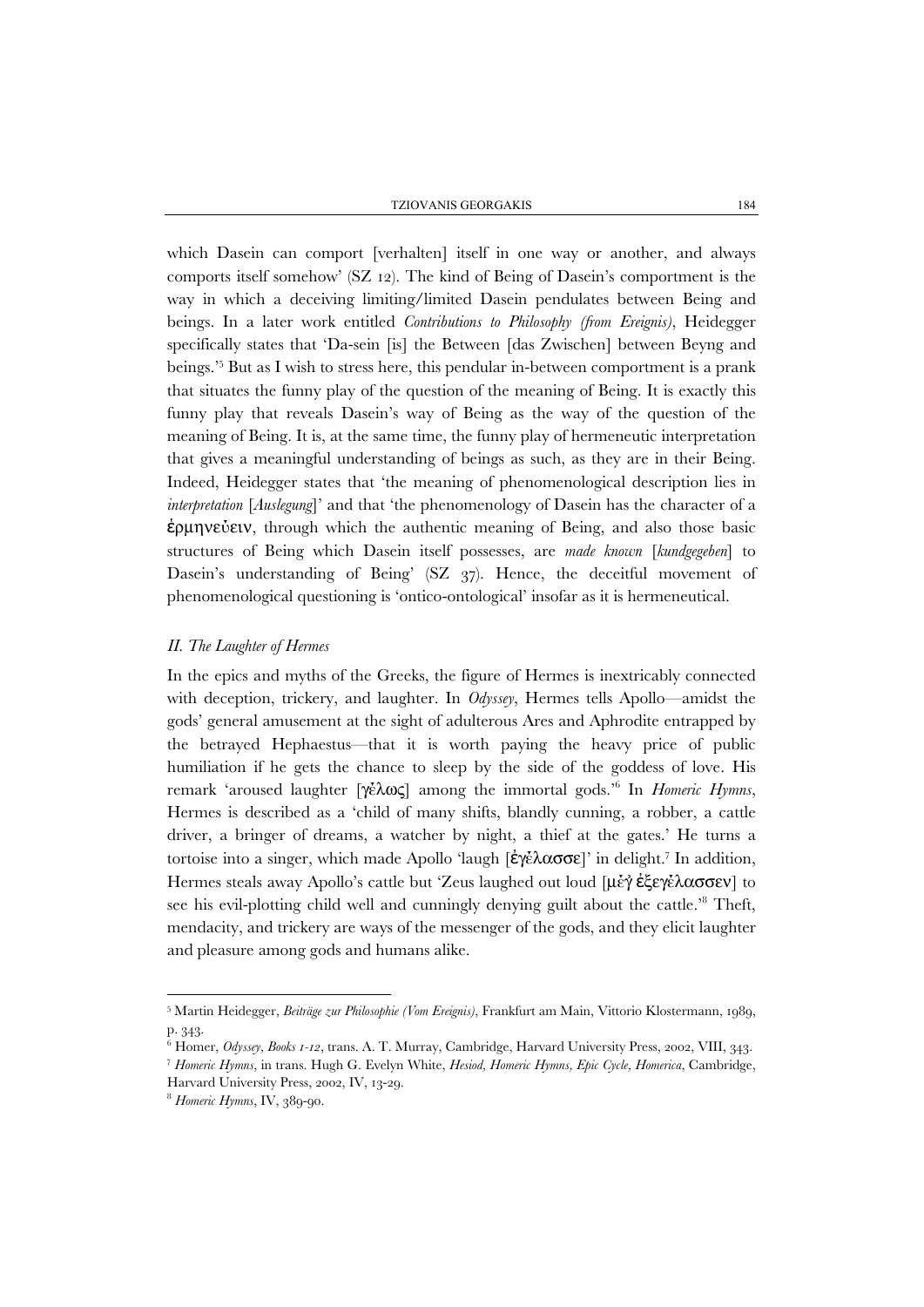In another instance in *Homeric Hymns*, Hermes constructs a lyre and attempts to entice from the instrument a suitable accompaniment for his beautiful singing: 'At the touch of his hand, it sounded marvellously; and, as he tried it, the god sang sweet random snatches, just as youths swap matching insults with one another at festivals.'<sup>9</sup> Beautiful singing and the trading of insults are juxtaposed here. Each insult is uttered in the form of song and invites a response. Young men convert insults by means of musical activity, thus engaged in a dialogue composed by comico-lyrical rules of contact. Lyrical insults constitute a principle of exchange which reflects the wider practices of mutuality and reciprocity among attendees of festival and symposia.10 In ancient Greece, this comico-lyrical poetic exchange is associated with revellers. In *Homeric Hymns*, Hermes associates his lyre 'to the rich feast and lovely dance and glorious revel.<sup>'11</sup> It is important to note Aristotle's observation that term comedy [κωμῳδία] was probably proposed by the Dorians in the fourth century. Aristotle remarks that Dorians content that 'comic performers [κωμῳδοί] got their names not from revelling [κωμάζειν] but from wandering through villages [κώμας] when banned from the city.'12 In any case, the early comedians were engaged in a lyrical dialogue and were custodians of the messenger god Hermes.

In a work written in the early 1950s entitled *On the Way to Language*, Heidegger composes a dialogue between a Japanese person and an inquirer and stresses the importance of hermeneutics in his quest for the question of Being. He writes:

Japanese: Why do you stress the original sense of ἑρμηνεύειν?

Inquirer: Because it was this original sense which prompted me to use it in defining the phenomenological thinking that opened the way to *Being and Time* for me. What mattered then, and still does, is to bring out the Being of beings though no longer in the manner of metaphysics, but such that Being itself will shine out, Being itself—that is to say: the presence of present beings, the twofold of the two in virtue of their simple oneness. This is what makes its claim on man, calling him to its essential being. $13$ 

<sup>&</sup>lt;sup>9</sup> *Homeric Hymns*, IV, 53-56.<br><sup>10</sup> Stephen Halliwell notes that much of the archaic Greek poetry was not only designed for performance at actual drinking-parties but was also preoccupied with the dramatisation of imaginary symposia, a literary practice subsequently adapted by many prose writers from the classical to imperial periods. Stephen Halliwell, *Greek Laughter: A Study of Cultural Psychology from Homer to Early Christianity*, Cambridge, Cambridge University Press, 2008, pp. 100-154.

<sup>&</sup>lt;sup>11</sup> *Homeric Hymns*, IV, 480-481.<br><sup>12</sup> Aristotle, *Poetics*, in trans. Stephen Halliwell, *Poetics, Longinus, On the Sublime, Demetrius, On Style*, Cambridge, Harvard University Press, 1995, 1448a29-b1. 13 Martin Heidegger, *Unterwegs zur Sprache*, 14th ed., Stuttgart, Klett-Cotta, 2007, p. 122.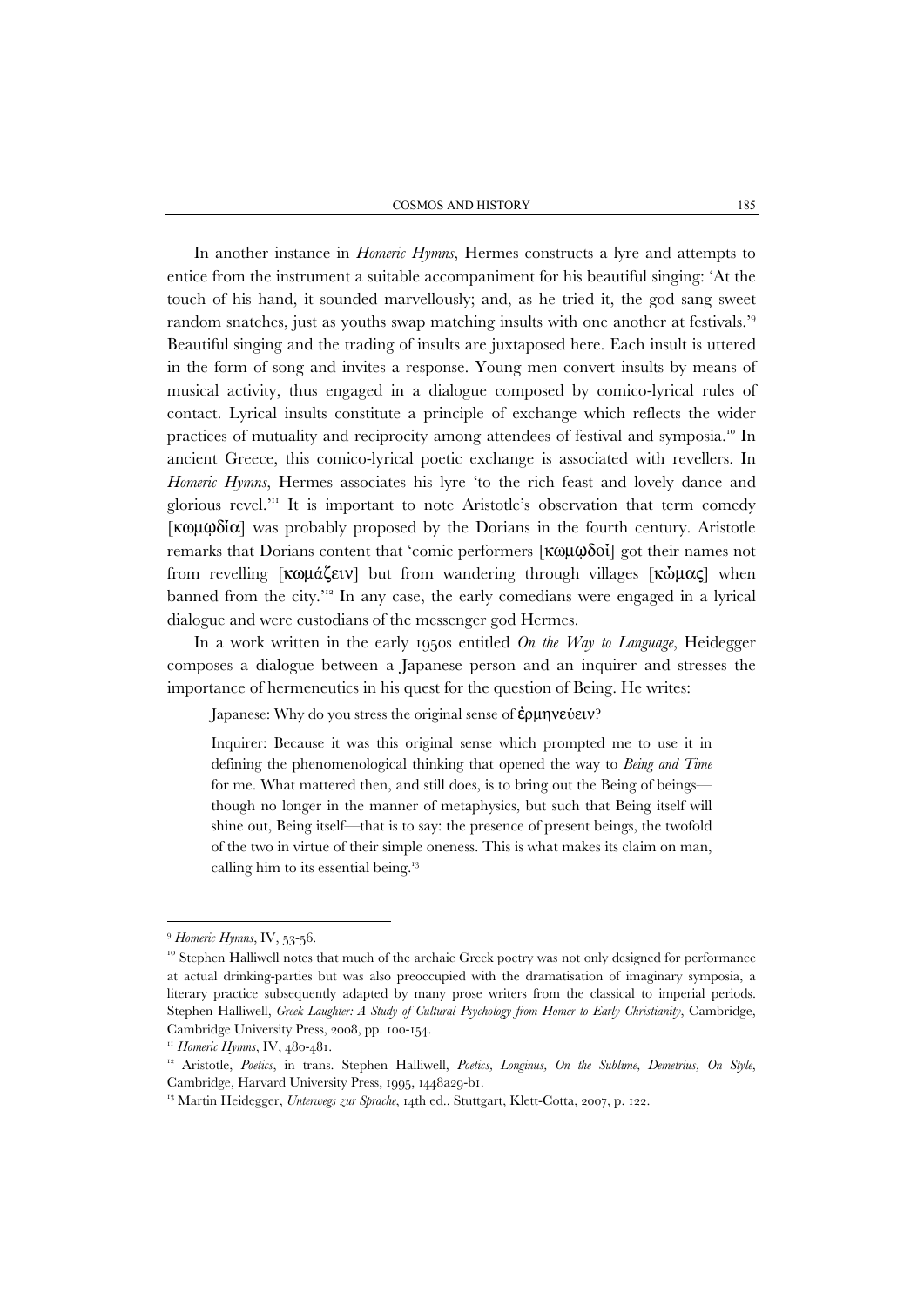The question of human essence is examined by and through the greater question of the meaning of Being. What matters diachronically in Heidegger's phenomenological thinking before, during, and after Being and Time is an engagement with hermeneutics that renders possible the twofold of Being and beings in its simple presence. This difference between Being and beings is traced back to the divine sojourn of the messenger god Hermes. Heidegger notes:

The expression 'hermeneutic' derives from the Greek verb **έρμηνε**ύειν. That verb is related to the noun ἑρμηνεύς, which is referable to the name of the god Ἑρμῆς by a playful thinking that is more compelling than the rigor of science. Hermes is the divine messenger. He brings the message [die Botschaft] of destiny; ἑρμηνεύειν is that exposition which brings news [Kunde] because it can listen to a message. Such an exposition becomes an interpretation of what has been said earlier by the poets who, according to Socrates in Plato's *Ion* (534e), ἑρμηνῆς εἰσὶ τῶν θεῶν—'are interpreters [Botschafter] of the Gods.'14

In this passage, Heidegger refers directly to the Platonic dialogue called *Ion*, in which Socrates and Ion argue whether the art of rhapsody is a matter of personal performance on account of the artist's skill. Socrates maintains that the daughter of Mnemosyne, the Muse, 'inspires people herself, and then, by means of these inspired persons, the inspiration spreads to others and holds them in a connected chain.'15 For Plato, it is not by individual craft that the rhapsodes 'compose and say all fine things about the matters of Gods and humans' but by a 'divine dispensation [θείᾳ μοίρᾳ],' which enables 'each to compose only that to which the Muse has thrown to him.'<sup>16</sup> The art of rhapsody, like any other poetic composition, is endowed to the poet by divine dispensation. The poet is initiated in the hermeneutic circle by a movement that maintains and shelters the poetic word as it is allotted by the goddess of Memory and her daughters.

Indeed, Heidegger, like Plato, sees the poetic vocation as a matter not only of hermeneutic initiation and circulation but also of memorial recitation and dispensation. Heidegger notes in the early 1950s in a lecture entitled *What is Called Thinking?*:

Memory [Gedächtnis], mother of muses—the recollection [Andenken] to what is to be thought [zu-Denkende] is the source and ground [Quellgrund] of poetry. This is why poetry is the water that, at times, flows backwards towards

<sup>&</sup>lt;sup>14</sup> Heidegger, *Unterwegs zur Sprache*, pp. 121-122.<br><sup>15</sup> Plato, *Ion*, in trans. Harold North Fowler and W. R. M. Lamb, *The Statesman, Philebus, Ion*, Cambridge, Harvard University Press, 2001, 533e57.

<sup>&</sup>lt;sup>16</sup> Plato, *Ion*, 534b9-c3.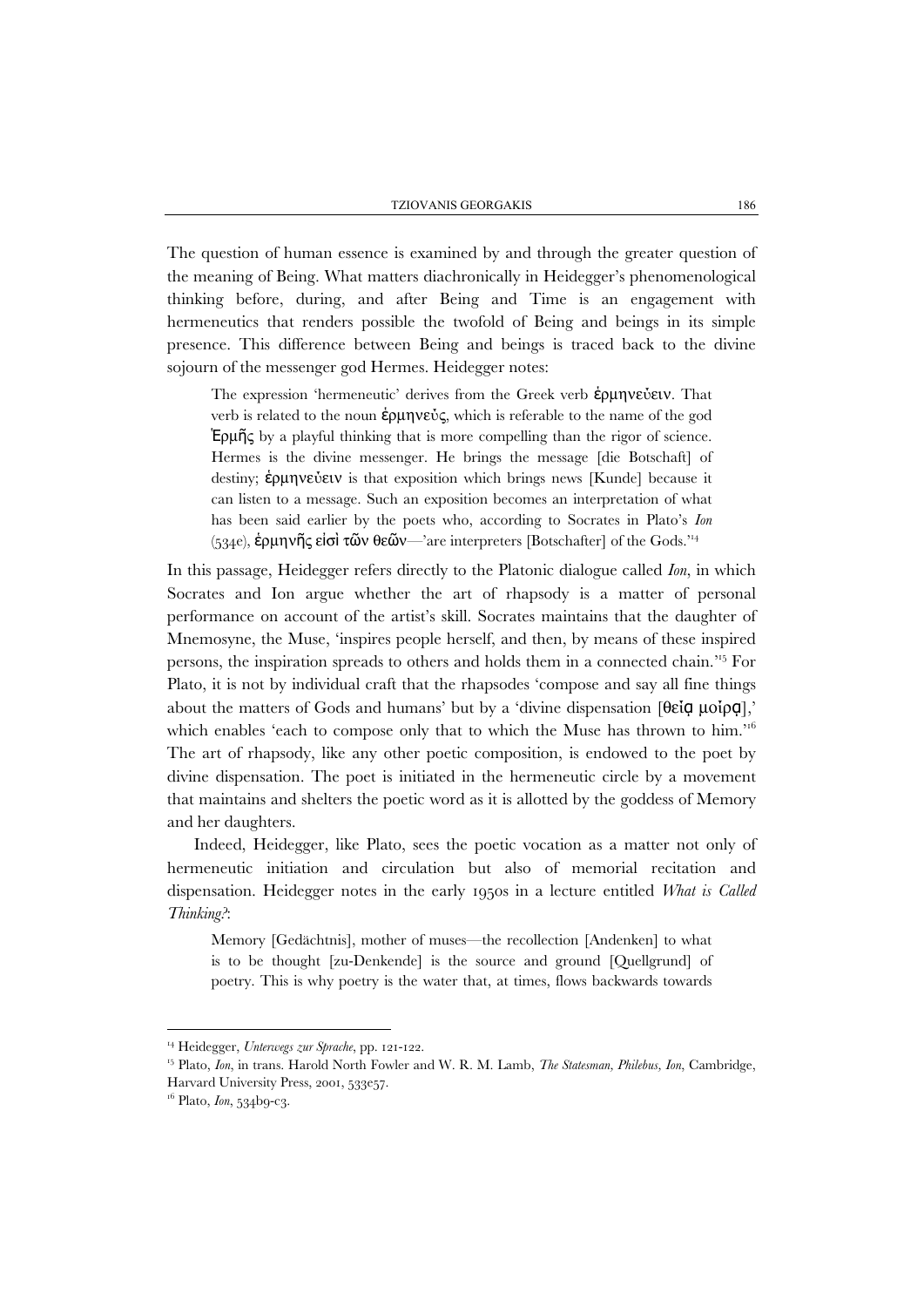the source, towards thinking as recollection [Andenken]. Poetry wells up only from recollective meditation recollecting [aus der An-dacht des Andenkens].17

In this passage, Heidegger refers to the tradition of Greek mythological poetry and asserts two important points. Firstly, it is the flow of dispensing memory that reveals the source of thinking. Remembrance gathers together present beings as such, as they are in their source or their Being. Secondly, analogous to the tricky existential onticoontological movement of Dasein, remembrance aims the most backward, Being, in order to bring forth the most forward, i.e., beings as such in their unity, in their Being. The movement of remembrance runs the distance between the most backward and the most forward and recalls Being 'in' beings and beings 'in' Being—that is to say, their 'in-between' unique difference, the simple oneness of the twofold that stands in their middle.

But again, the dispensing voice of memory is resounded through laughter, trickery, and distortion. In *Theogony*, Hesiod names Thaleia [Θάλεια], sometimes spelled as Thalia [Θαλία], as one of the nine muses and daughters of Mnemosyne.<sup>18</sup> He also reports that Zeus' palace 'laughs  $[\gamma \in \lambda \tilde{q}]$ '—that is to say, resounds joyfully— 'with the lily-like voices of the singing muses.'19 Indeed, Thaleia is described as a delicate and educated muse who is drawn to leisure and country festivals. She is also associated with comedies and comic theatre masks.20 Likewise, Cicero records that Mnemosyne is the mother of the following four muses: Aoide [Ἀοιδή], Melete [Μελέτη], Arche [Ἀρχή], and Thelxinoe [Θελξινόη].21 Even though Thaleia is not mentioned in Cicero, the last daughter of mythical memory, Thelxinoe, is the muse of seduction and distortion. The word for the Goddess of seduction, 'Θελξινόη,' comes from the verb 'θέλγω,' which is synonymous to the Latin 'fallo' and means to distort, to seduce, and to cheat. The noun 'θέλγητρον' is a soother, sedative agent, philtre, potion, or drug [μέσον καταπραΰνον, φάρμακον]. It is usually translated both as a remedy and poison.<sup>22</sup> Marcel Detienne observes that in the Greek Pantheon, Peitho [Πειθώ], the goddess of persuasion, wears the masks of Thelxinoe and becomes one

<sup>17</sup> Martin Heidegger, *Was Heißt Denken?*, 5th ed., Tübingen, Max Niemeyer Verlag, 1997, p. 7. 18 Hesiod, *Theogony*, in trans. Hugh G. Evelyn White, *Hesiod, Homeric Hymns, Epic Cycle, Homerica*, Cambridge, Harvard University Press, 2002, 77.

<sup>&</sup>lt;sup>19</sup> Hesiod, *Theogony*, 40.<br><sup>20</sup> See *Brill's New Pauly Encyclopaedia of the Ancient World, Volume 14*, Hubert Cancik and Helmuth Schneider (eds.), Leiden, Brill, 2009, pp. 362-363.

<sup>21</sup> See Cicero, *On the Nature of the Gods*, in trans. H. Rackham, *On the Nature of the Gods, Academics*, Cambridge, Harvard University Press, 1993, III, 54.

<sup>22</sup> Henry George Liddell and Robert Scott, *A Greek-English Lexicon*, Oxford, Clarendon Press, 1996, p.788. See also Π. Χ. Δορμπαράκη, *Επίτομον Λεξικόν Της Αρχαίας Ελληνικής Γλώσσης*, Αθήνα, Κολλάρου & Σία, 1992, p. 378.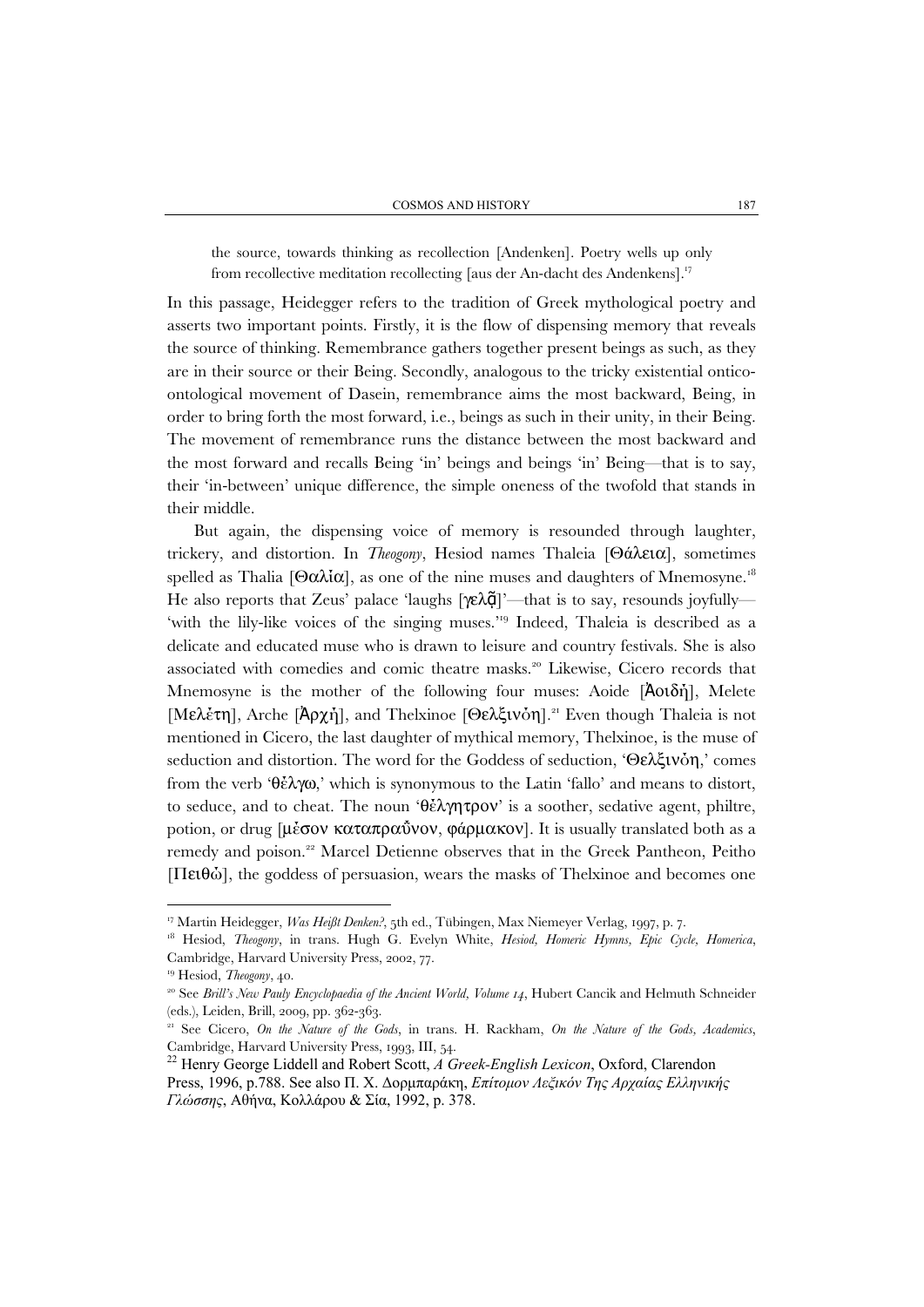of the muses. She stands for the power of speech over others, and she mythically represents the charm of the voice, the seduction of speech, and the magic of words. She is distinguished by the verb 'thelgein [θέλγειν]' and 'terpein [τέρπειν]' and the nouns 'thelkterion [θελκτήριον],' 'philtron [φίλτρον],' and 'pharmakon [φάρμακον].' She is fundamentally ambiguous, both beneficent and harmful.<sup>23</sup> Like Hermes and the lyrical muses, she ambivalently dispenses the poetic word through seduction and trickery.

# *III. The Event of Gelotopoesis*

As it is apparent both in Greek mythology and Heidegger, the art of poetic vocation does not simply refer to the lyrical recitation of poems. Rather, it is the divine dispensation that initiates the poet into the art of remembrance and the movement of the hermeneutic circle. In *On the Way to Language*, Heidegger names the poetic vocation as a 'site,' an extremity in which everything comes together. He explains:

The site [Ort] gathers unto itself, supremely and in the extreme. Its gathering power penetrates and pervades everything. The site, the gathering power, gathers in and preserves all it has gathered, not like an encapsulating shell but rather by penetrating with its light all it has gathered, and only thus releasing it into its own nature.<sup>24</sup>

The poetic site is the realm, horizon, or encircling limit where everything is gathered together in accordance to its supreme extremity. Poetry stands as the empowering limit that collects all beings and lights them up in line with their lighting source. Hence, as Heidegger states, 'the individual poems derive their light and sound from the poetic site'.<sup>25</sup> It is within the gathering limit of poetry that phenomena are recollected, revealed and, thus, endowed with colour and melody.

Similarly, the poet, the proper artisan and hermeneut of poetic recollection, enunciates the lustre and accent of things as they appear and resonate from their original source. However, equally significant, Heidegger describes the poetic source the poet calls forth as an appearance of concealment and deception. He remarks in a lecture delivered in 1951 entitled '. . . Poetically Man Dwells . . .':

But the poet calls all the brightness of the spectacles [Anblicke] of the sky and every sound of its courses and breezes into the singing word and there makes them shine and ring. Yet, the poet, if he is a poet, does not describe the mere

<sup>&</sup>lt;sup>23</sup> Marcel Detienne, *The Masters of Truth in Archaic Greece*, trans. Janet Lloyd, New York, Zone Books, 1999, p. 77.

<sup>24</sup> Heidegger, *Unterwegs zur Sprache*, p. 37. 25 Heidegger, *Unterwegs zur Sprache*, p 38.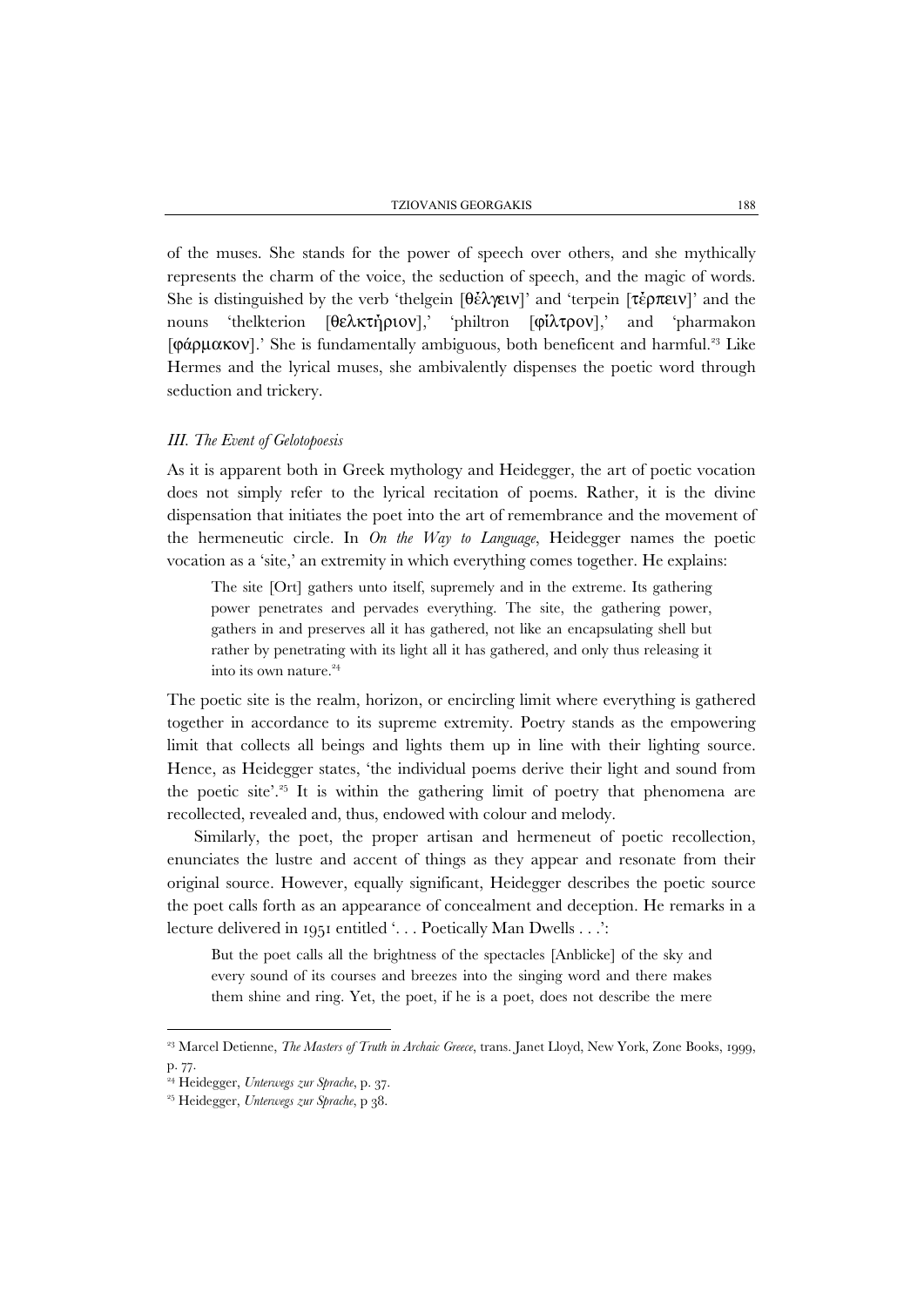appearance of sky and earth. The poet calls, in the spectacles of the sky, that which in its very self-disclosure [Sichenthüllen] causes the appearance of that which conceals itself, and indeed *as* that which conceals itself [Sichverbergende]. In the familiar appearances, the poet calls the alien [Fremde] as that to which the invisible [Unsichtbare] imparts itself in order to remain what it is: unknown [unbekannt].<sup>26</sup>

The poet does not announce the 'mere' appearance of beings but the appearance of beings as it 'is'—that is to say, as an appearance that springs from a self-disclosing source. But the appearance of beings on earth and sky 'is' what it 'seems' since beings are tricky appearances of an appearing source that does not appear. A familiar play of trickery is announced here: appearances are announced as such but there is nothing to appear since that which allows appearing does not give itself to appearance. The joke announced is that only the poet calls for the appearance as it 'is'; nonetheless, this appearance 'is' the 'unknown,' a tricky possibility that renders the appearance impossible. In a way, then, the appearance of beings is nothing other than the selfconcealing and self-deceiving hermeneutic power of the poet, transmitted unknowingly by the ways of laughter.

I would propose at this point that what Heidegger calls 'das Ereignis'—usually translated as 'appropriating event' or 'appropriation' in English—could be just another name for the echoing laughter of Hermes. Heidegger notes in *Contributions to Philosophy (from Ereignis)*:

The echo [Anklang] of Beyng as refusal in the abandonment of beings by Being—this already says that here something present-at-hand is not to be described or explained—or to be arranged. The burden of thinking in the other beginning of philosophy is different: it is en-thinking that which is appropriated as the appropriating event itself [das Er-denken dessen, was sich ereignet als das Ereignis selbst].<sup>27</sup>

The echo of Being refuses to abandon beings, so it revoices and recollects them as they are in their Being. The burden of this echoing restoration is uniquely different: a difference that is deceptively different insofar as it refuses to either differentiate beings or get differentiated by beings. Indeed, Heidegger has already claimed in another work that '*Being is no being*, no thing and no thingly property, nothing present-at-hand [*Das Sein ist kein Seiendes*, kein Ding und keine dingliche Eigenschaft, nichts

<sup>26</sup> Martin Heidegger, '. . . dichterisch wohnet der Mensch . . .', in *Vorträge und Aufsätze*, 10th ed., Stuttgart, Klett-Cotta, 2004, p. 194.

<sup>27</sup> Heidegger, *Beiträge zur Philosophie (Vom Ereignis)*, p. 108.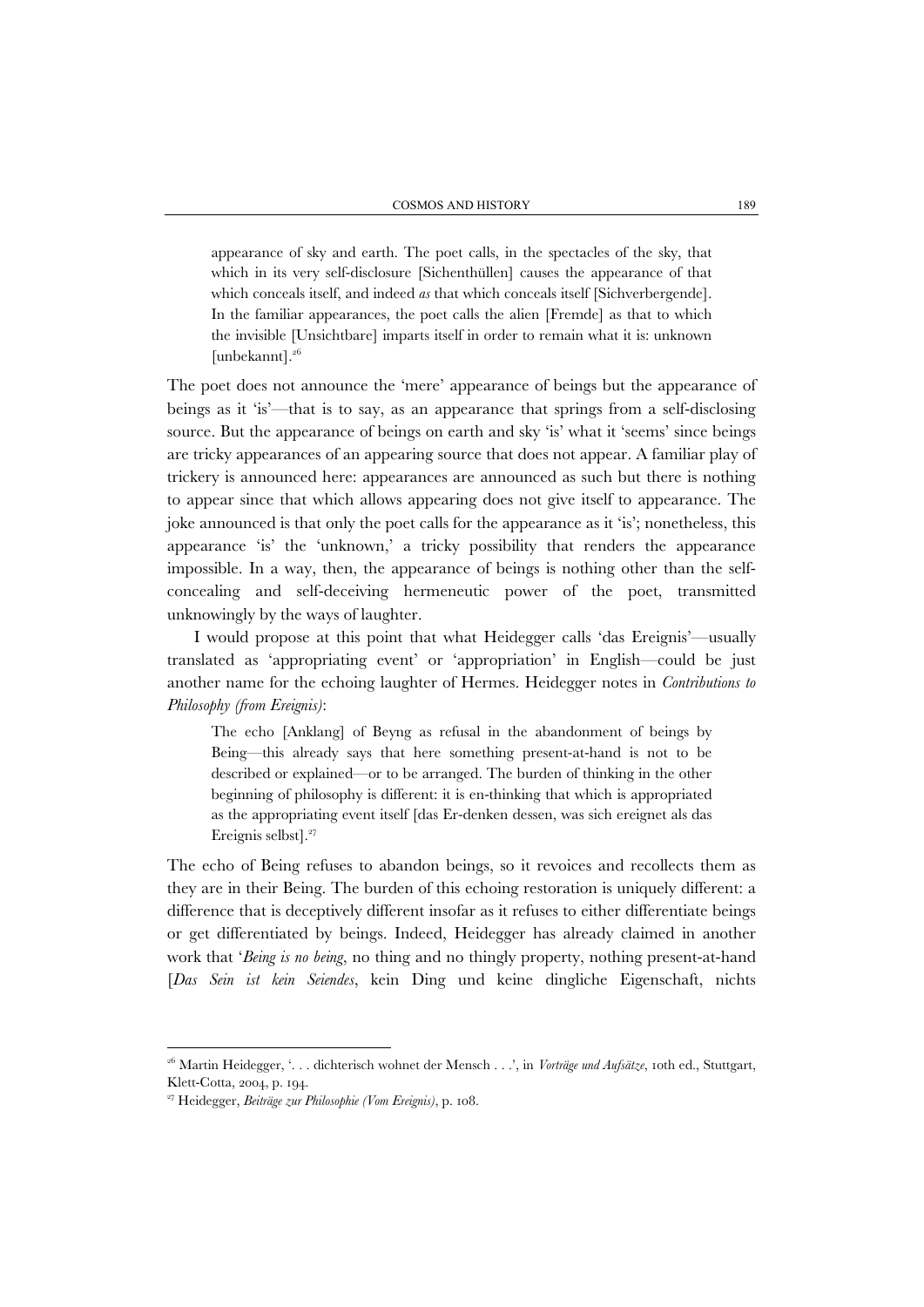Vorhandenes].'28 Ereignis, then, as the laughing event of Being, does not get recognized and differentiated among beings. It is a resounding echo, a 'ha ha ha' sound that makes thinking possible as proper thinking, albeit through a bouncing sound that itself returns a sound which is so ridiculously different that doesn't make a difference. The event of the echo of Being is a proper event of laughter, a resounding that is so spasmodic and inarticulate that resists regulation and articulation in the trickiest and silliest way.

It is perhaps important to note here the English verb 'to laugh' and the German verbs 'lachen' and 'klagen,' as well as the nouns 'die Klage,' 'der Klang,' and 'der Anklang,' come from the Greek 'κλώσσειν,' which denotes an irregular, spasmodic, and epanaleptic clucking, rattling, or turning of the tongue  $[\kappa \lambda \alpha \gamma \gamma]$ , κροτάλισμα τῆς γλώσσης].29 It is immediately related to the verb 'κλώθω,' which means to knit or twist by spinning. Clotho [Κλωθώ] is a daughter of Mnemosyne and one of the three Moirai, and she is the one who spins the thread of life.30 Again, the poetic event of the divine dispensation that gives meaning, sound, and colour to all things on earth and sky comes to be a dispensation of laughter. A closer examination of the hidden ontological and etymological associations of the event of laughter reveals that the question of Being receives its meaning from what the Greeks call 'γελωτοποιία,' the 'poesis of laughter,' which I playfully call Gelotopoesis.<sup>31</sup> Thus, one can talk about the event of Gelotopoesis as an echoing event that transmits spasmodic and epanaleptic

<sup>28</sup> Martin Heideggger, *Die Grundbegriffe der Mataphysik: Welt—Endlichkeit—Einsamkeit*, Frankfurt am Main, Vittorio Klostermann, 1983, p. 470.<br><sup>29</sup> Eric Partridge, *Origins: An Etymological Dictionary of Modern English*, London, Routledge, 1991, p. 340.

Joseph Shipley similarly reports that 'laugh' and 'laughter' are derivates of the Indo-European root 'kleg.' See Joseph T. Shipley, *The Origin of English Words: A Discursive Dictionary of Indo-European Roots*, Baltimore, The John Hopkins University Press, 1984, p. 186. It is also reported that the Greek verb 'γελ ω,' the German 'lachen,' and the English 'to laugh' share the same Indo-European root 'gelh,' which has an etymological connection with the verb 'to shine' and the notions of brightness and light. It is also important to note that the Greek word 'γλήνη,' which designates the pupil of the eye, stems from the same root. See Robert S. P. Beekes, *Etymological Dictionary of Greek, Volume One*, Leiden, Brill, 2010, pp. 264- 265. The etymological connection between laughter, light, and the eye is important since Heidegger insists that one can retrieve the word 'das Auge,' which means 'eye,' from the notion of Ereignis. He writes: 'Appropriation, in Be-eye-ing human nature, makes mortals appropriate for that which avows itself from everywhere to man in Saying, which points *toward* the concealed [Das Ereignis ereignet in seinem Er-äugen des Menschenwesens die Sterblichen dadurch, daß es sie dem vereignet, was sich dem Menschen in der Sage von überall her auf Verborgenes hin *zu*-sagt].' See Heidegger, *Unterwegs zur Sprache*, p. 260.<br><sup>30</sup> See Liddell and Scott, *A Greek-English Lexicon*, p. 963.<br><sup>31</sup> The Greek word 'γέλοιος,' sometimes spelled as 'γελο ος,' is rich in its multivocality and designates

the laughable, comic, amusing, jesting, mirth-provoking, facetious, ludicrous, absurd, and paradoxical. See Liddell and Scott, *A Greek-English Lexicon*, p. 342.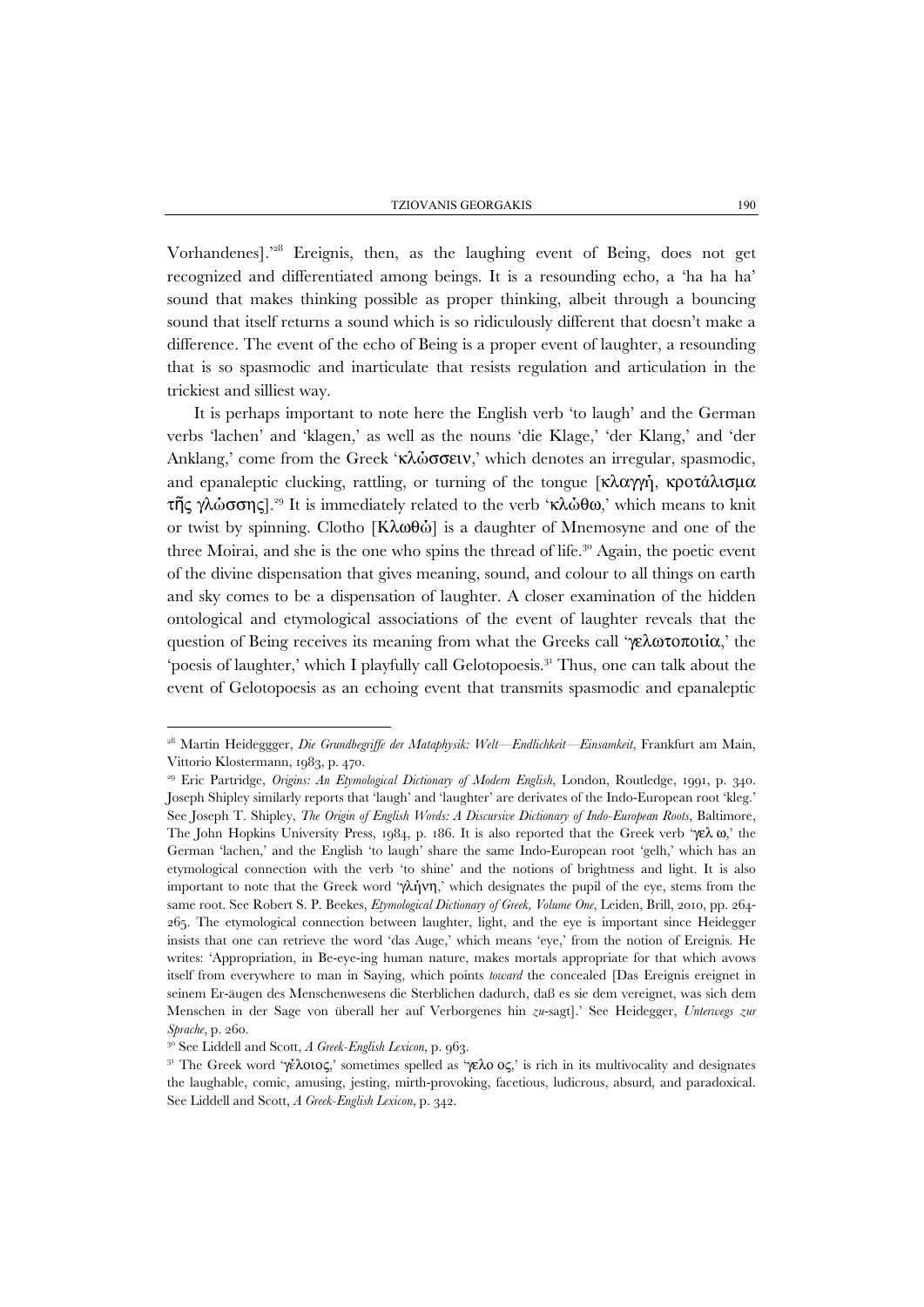rattlings, which, as it turns out to be, remain that which tradition could only transmit. In the next section, we will examine some of the complex hermeneutic structures of Being in *Being and Time* and indicate the echo of Gelotopoesis as the way in which the possibility of the transmission of tradition becomes a laughing matter of a puzzling, deceiving, and tricky tonality.

#### THE ECHO OF GELOTOPOESIS: ON BOASTFULNESS AND IRONY

## *I. A Greek Laughing Tone*

 $\overline{a}$ 

To capture the pitch of the laughing echo, I suggest we briefly turn to the thought of Plato and Aristotle. In *Philebus*, Plato defines the 'laughable [γελοῖον]' as 'the opposite of the condition mentioned in the inscription 'Know oneself [γνῶθι σαυτόν]' at Delphi,' which apparently says 'not to know oneself at all [μηδαμῇ γιγνώσκειν  $αύτὸν].<sup>33</sup> Socrates illustrates this lack of Self-knowledge with the character of a man$ who supposes to be more affluent, more beautiful, or more virtuous than he actually is. The laughable, then, is a kind of a Self-understanding that assumes conditions of Self-knowledge, although in an arrogant way that discloses signs of Self-ignorance. The laughable man interprets himself as something that he is, but his interpretation is just an exercise of selfish overindulgence that reveals that which the laughable man is not. Plato's fool assumes he possesses Self-knowledge, but the assumption of Selfknowledge is only an indication of a deceitful pomposity that undermines and overturns the assumption itself.

Undoubtedly, one can find parallels of Plato's laughable man with Aristotle's character of a 'boaster  $\left[\hat{d}\lambda\alpha\zeta\hat{\omega}v\right]$ ' who, in his pretension to promote himself more than he deserves, 'he appears to be more foolish [μάταιος] than vicious.' Yet, Aristotle opposes the figure of the boaster with that of the 'ironist [εἴρων]' who pretends to be less than he is. An ironic man sometimes depreciates himself for the pure dislike of ostentation and self-promotion, as Socrates used to do, and this kind of irony is held in high esteem. But at other times, an ironic man depreciates himself in the most ostentatious manner, and such mock humility becomes ridiculous. Aristotle gives the example of the Spartan dress, which, in its 'excessiveness  $[\hat{\mathsf{U}} \pi \epsilon \rho \beta \omega \lambda \hat{\mathsf{n}}]'$ ' and 'extreme deficiency [λίαν ἔλλειψις],' exhibits a touch of ostentation.<sup>33</sup> The point here is that both the boaster and the ironist induce laughter in an exactly opposite

<sup>32</sup> Plato, *Philebus*, in trans. Harold North Fowler and W. R. M. Lamb, *The Statesman, Philebus, Ion*, Cambridge, Harvard University Press, 2001, 48c5-d3.

<sup>33</sup> Aristotle, *Nicomachean Ethics*, trans. H. Rackham, Cambridge, Harvard University Press, 1999, 1127b9- 29.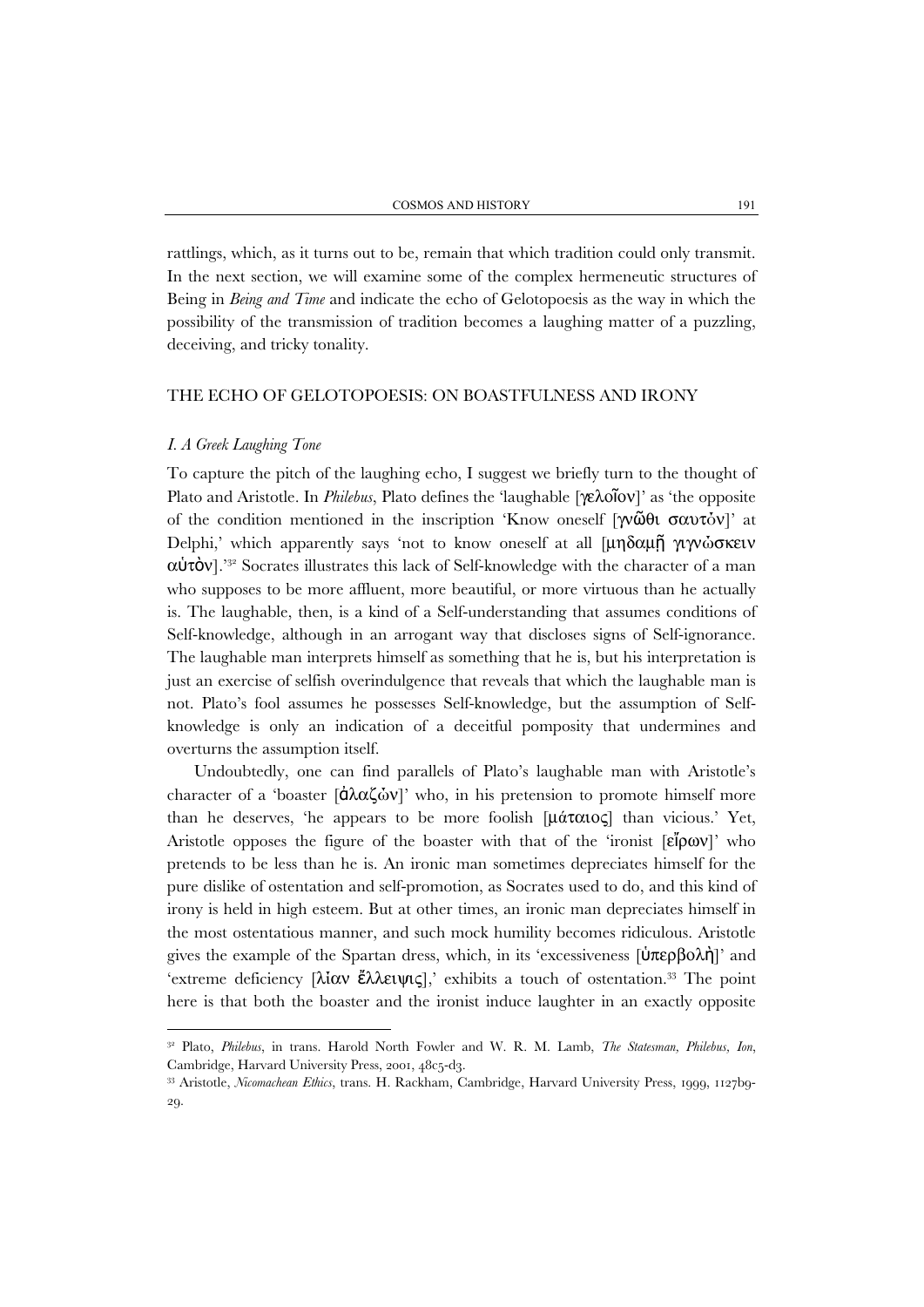way: the boaster invites laughter by a way of excess and the ironist by a way of deficiency. But again, there is a double ploy at play here. The boaster says 'too much' and the ironist 'too little,' but what they truly say is that which they share in their saying, which is the word 'too,' an expression of surplus. In other words, the laughable is an expression of a duplicitous surplus—both a 'too much' and a 'too little.' Not surprisingly, then, Aristotle describes the 'buffoons [βωμολόχοι]' as people who exhibit 'excess or deficiency of the mean  $[\mathbf{\dot{U}}\pi \epsilon \rho \beta o \lambda \dot{\mathbf{\eta}}\ \tau \epsilon \kappa o \dot{\mathbf{\mu}}\ \dot{\epsilon} \lambda \lambda \epsilon \dot{\mathbf{\nu}} \mu \zeta \tau o \ddot{\mathbf{\nu}}\ \mu \dot{\epsilon} \sigma o \nu]$ .<sup>234</sup>

Therefore, buffoonery, as I wish to claim, is the hidden trick itself since it is exactly the modality of surplus that simultaneously authorizes and transgresses the mean or limit of the inscription at Delphi and the conditions for absolute Selfknowledge and Self-ignorance. On the one hand, buffoonery authorizes the search for Self-understanding since it pompously assumes, enables, facilitates, and makes possible its conditions. Indeed, the loud declaration 'I know myself' invites the responding question 'What does it mean for one to know oneself?' so that an enquiry on the possibility of Self-knowledge presents itself and becomes worthwhile. On the other hand, the mere magnitude of the declaration ridicules and belittles the conditions of the declaration itself in such a way that the statement 'I know myself' is so insignificant, irrelevant, and unreliable that does not merit the response 'What does it mean for one to know oneself?' In an ironic way, the loud declaration 'I know myself' is so excessively loud that it numbs all ears and transgresses any possible response; it falls on deaf ears as if itself has no strength and no potency. It resounds and echoes around silently since it so extremely demeaned and debased that says nothing and is heard by no one.

This duplicitous comportment of laughter, as I will argue in what follows, does not lie outside the question of the meaning of Being; on the contrary, it is its radical possibility as that which simultaneously authorizes and transgresses its discursive unfolding. Boastfulness and irony are the two modalities that set the tone for the meaningful echoing 'ha ha ha' of Dasein.

## *II. Hypertonic Boastfulness*

 $\overline{a}$ 

In the first section of *Being and Time*, Heidegger boasts he has singularly identified the following three presuppositions that undermine the entire tradition of thinking: (a) Being is the 'most universal [allgemeinste]' concept, (b) Being is an 'indefinable [undefinierbar]' concept, and (c) Being is a 'self-evident [selbstverständliche]' concept. These three assumptions hamper the path of the question of the meaning of Being—

<sup>&</sup>lt;sup>34</sup> Aristotle, *Nicomachean Ethics*, 1128a3-4.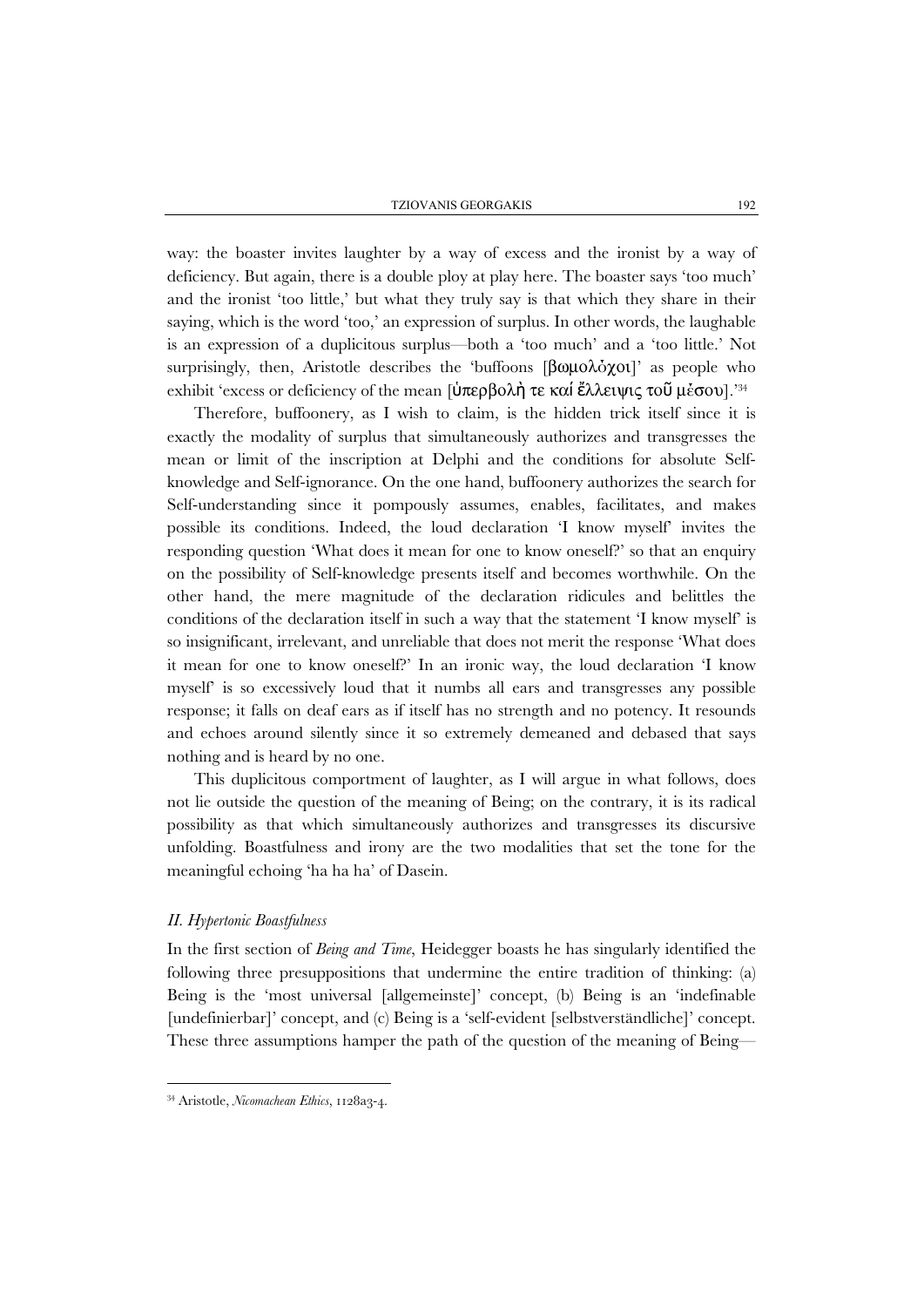the only question that merits interrogation since it is the only the question that penetrates the essence of all beings. By considering them, Heidegger claims, one could make plain 'not only that the question of Being lacks an *answer* but that the question itself is obscure and without a direction' (SZ, 3-4). Nonetheless, in the sixth section of the work, Heidegger makes the even more audacious claim that the task of interpreting the basis of ancient ontology demonstrates that 'beings are grasped in their Being as "presence [Anwesenheit]"; this means that they are understood with regard to a definite mode of time—the "*present* [*Gegenwart*]"' (SZ 25). The notion of presence is highlighted here as the one and only interpretative limit of philosophical thinking that hinders the possibility of obtaining a meaningful view of beings in their unity. One can recognize here a movement of a double self-overindulgence and pomposity in which the ridiculous statement 'all thinking is limited by three presuppositions' is surpassed by the even more ridiculous statement, 'all thinking is limited by one and only presupposition.'

In an essay entitled 'The Anaximander Fragment,' Heidegger traces the one and only presupposition of thinking back to epic poetry of Homer and notes the following:

Thus  $\tau \dot{\alpha}$  έόντα designates beings in the sense of the present [Gegenwärtigen]. When we moderns speak of the 'present [gegenwärtig],' we either mean what is 'now'—which we represent as something within time, the 'now [Jetzt]' serving as a phase in the stream of time—or we bring the 'present' into relation with the 'objective [Gegenständigen].'35

Heidegger here interprets the archaic word 'τὰ έδντα' as it appears in Homer and observes that (a) all beings are designated as things that are objectively capable to be presented now and at this moment and that (b) Being is thought as the constantly objective and present stream of time that situates all temporal beings as presentable objects. Being is defined with regards to beings as just another present being, and it is presupposed as a present being that grounds and relates all other present beings in and through its presence. As a result, Being is considered as the constant, objective, and presenting stream of presence, thus becoming another present object, i.e., another presentable being. Correspondingly, replicating Homer's attempt to relate beings with Being, all consequent poets and philosophers have reduced Being to an objective and present being just like any other being. The entire tradition of thinkers has concealed the fact that Being is purely transcendental—outside, beyond, and before any particular ontical regions of beings. Indeed, when Heidegger claims that '*Being is the transcendens pure and simple* [*Sein ist das transcendens schlechthin*]' (SZ 38), he

<sup>35</sup> Martin Heidegger, 'Der Spruch des Anaximander', in *Holzwege*, Frankfurt am Main, Vittorio Klostermann, 1977, p. 346.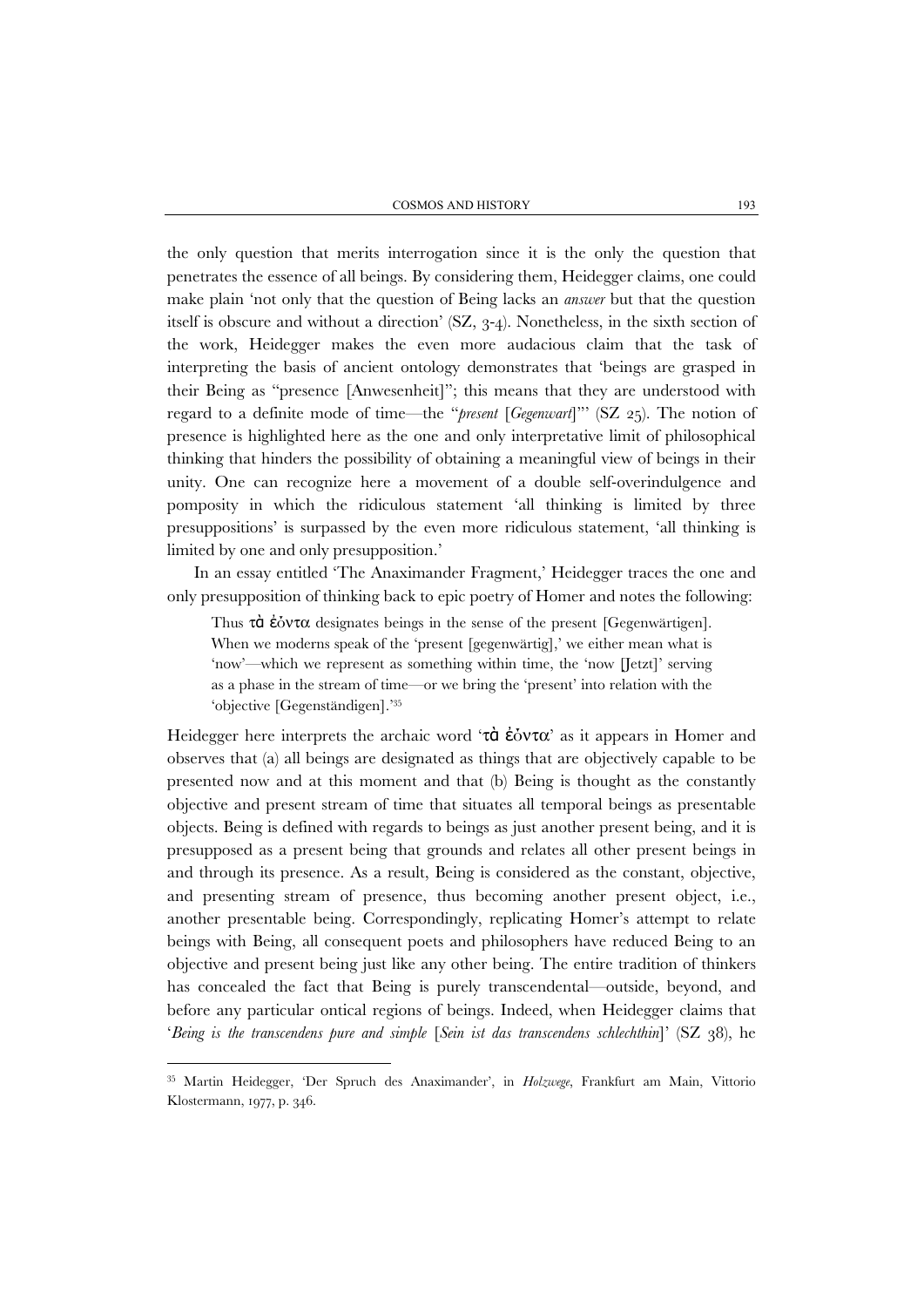makes a fool of the Greek and Scholastic philosophical traditions, which, in their effort to define Being as transcendence, have instead concealed and distorted the pure and simple transcendental essence of Being. By repeating the above traditional doctrine of Being, Heidegger boasts he has exceptionally managed to surpass all traditional thinkers by recollecting that which they have persistently forgotten.

At this point, I wish to claim that the whole of *Being and Time* promotes and parades the above charade of extreme boastfulness. Indeed, Heidegger claims that there is one and only entity which determines itself as an entity, thus comprehending itself fully and thoroughly as an entity that is undermined and distorted by the notion of the present. But this 'entity' is not an entity as such but rather an existential Dasein who is exceedingly arrogant since it determines itself 'in light of a possibility which it *is* itself and which, in its very Being, it somehow understands' (SZ 43). Dasein is the most preposterous boaster because it claims Self-understanding only through and within itself since it interprets itself as 'an understanding potentiality-for Being [Seinkönnen], which in its Being, makes an issue of that Being itself' (SZ 231). In other words, Dasein claims pure and simple Self-understanding since it predestines, defines, and directs its comprehension in accordance to the unique potentiality of its own Selfhood. The phenomenological stratagem devised by Heidegger at this point is the following: through Dasein's Self-understanding, the notion of presence is fully revealed as the one and only presupposition that exceeds and surpasses itself in such an extreme way that utterly conceals itself. Dasein's orientation towards that which exactly describes a clear understanding of tradition is Dasein's exceeding Selforientation and Self-understanding.

In this sense, Dasein interprets itself as the movement that does not take presence for granted, thus allowing a proper problematization of the question of the origin and destiny of tradition. Again, in the most overblown manner, Heidegger names Dasein as 'what is primarily historical'  $(SZ \t381)$ . As the one and only history that 'is,' Dasein understands what obstructs the origin and destiny of tradition in such a superlative way that it absolutely identifies itself with that very movement of the origin and destiny of tradition. That is to say, Dasein is so overconfident in its hermeneutic deployment that it becomes the unquestionable origin and destiny of tradition. As the unquestionable question of the meaning of historical tradition, Dasein disentangles the hurdles of the notion of presence and brings tradition back to a resolution. When Dasein 'brings itself back [Sichzurückholen],' it 'becomes *authentic* Being-one's-Self [Selbstsein]' (SZ 268). By this act of stepping back, which is a nothing other than the aforementioned back-and-forth movement of poetic recollection, Dasein recollects the complete and outstanding history of its own Self- understanding, thus becoming the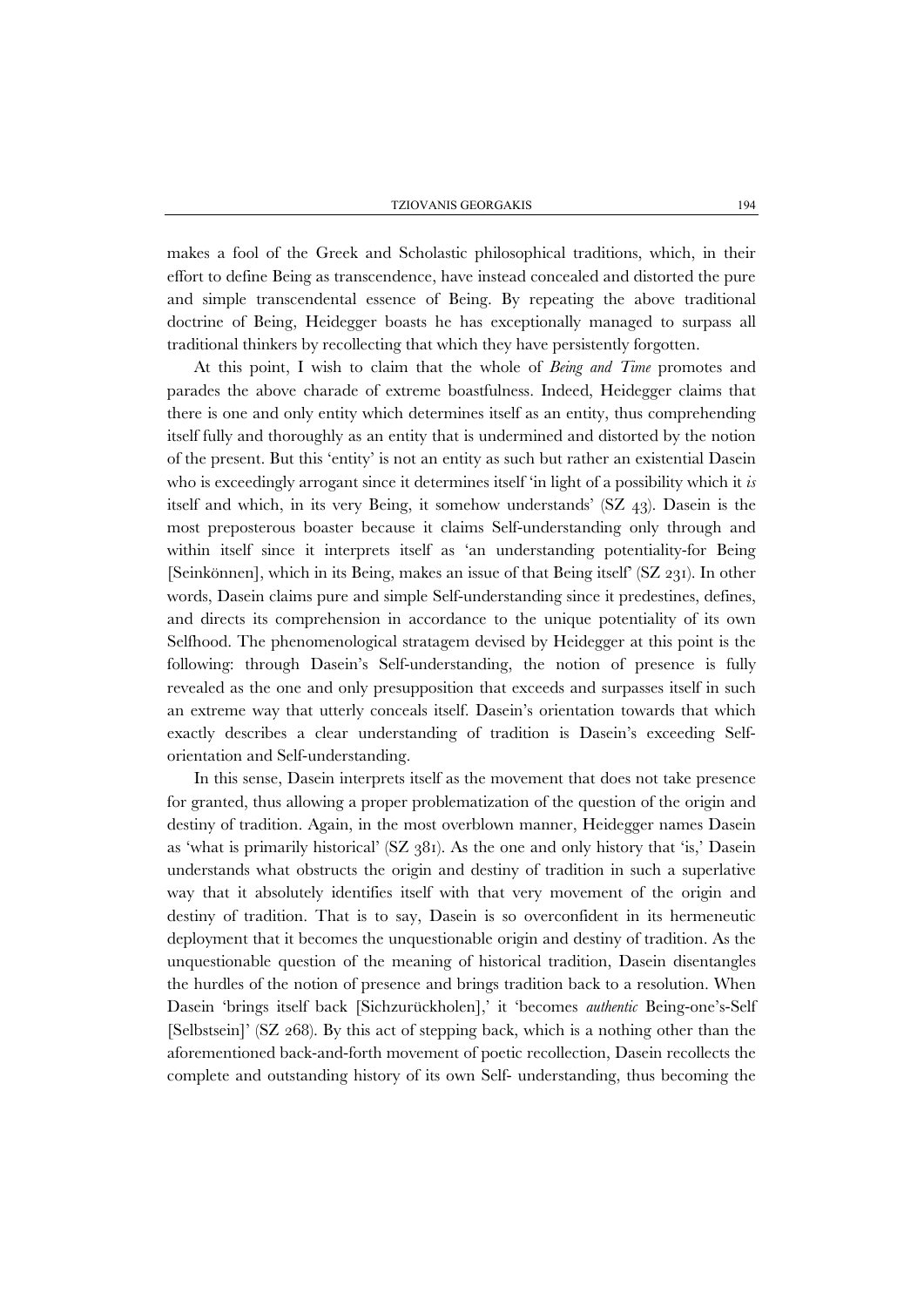resolute potentiality that clears up the question of the meaning of Being as the question of an unquestionable presence.

As a historical destiny of the most magnified proportion, Dasein's Selfhood is formally defined 'as a *way of existing* [eine *Weise zu existieren*].' Then, as an immediate result, 'the question of the "who" of Dasein has been answered with the expression "Self [Selbst]"' (SZ 267). Again, Heidegger poses Dasein as a moment of paroxysmal understanding, an episode of a most increased acuteness by which Dasein identifies itself with its Selfhood and becomes the exceptional knowledge that 'is,' which is nothing other than the pure and simple understanding of its own potentiality. This 'authentic *potentiality-for-Being-one's-Self* [*Selbstseinkönnen*]' is attested by Dasein's '*voice of conscience* [*Stimme des Gewissens*]' (SZ 267-268). The horizon of Dasein's selfcomprehension, its own understanding of what its Selfhood could only be, is evidenced by its voice of conscience. Heidegger is quick to dismiss any traditional interpretations of this voice and suggests that one should view this phenomenon as one that '*discloses* [*erschließt*]' and 'gives us "something" to understand' (SZ 269). I suggest here that we follow Heidegger's clue and explicate the notion of the voice of conscience as 'the gathering together  $\overline{[\sigma \nu]}$  of knowledge  $\overline{[\epsilon \nu]}$  [ε<sup>'</sup>δησις].' In Greek, the noun 'das Gewissen' is exactly expressed by the compound word 'συνείδησις.' The word 'εΐδησις' is a direct derivative of the verb 'to see [εΐδω],' and it means idea, sight, novelty, evidence, and knowledge. $3^6$ 

Indeed, what conscience brings forth is the disclosing event of Dasein's unprecedented Self-understanding. Heidegger here interprets Dasein's modality of understanding in terms of a '*call* [*Ruf*],' which unfolds itself in 'a mode of *speech* [ein Modus der *Rede*]' (SZ 269). But again, most selfishly, Dasein only talks about its supreme exceptionality. Heidegger writes: 'In the call of conscience, what is it that is talked about [das Beredete]—in other words, to what is the appeal [Angerufene] made? Manifestly, Dasein itself' (SZ 272). That which Dasein only talks about is that which Dasein asks, and that is the question of its extraordinary Self-understanding. But Dasein's question only appeals to Dasein itself and does not receive a response by anyone else. It thus appeals unquestionably in the most uncontested manner. Dasein's call is the most unchallenged reverberation that 'is.' It reigns with the highest pitch of

<sup>36</sup> See Liddell and Scott, *A Greek-English Lexicon*, p. 482. It is also interesting to note that the German 'das Gewissen' is a derivative of the Indo-European root 'weid,' which also gave rise to the Latin word 'vidēre [to see]' and the Greek word 'ε δος.' See Calvert Watkins, *The American Heritage Dictionary of Indo-European Root*, Boston, Houghton Mifflin Company, 2000, p. 96. Even in English, the word conscience is a derivative of the Latin compound noun con-scientia, which means inward knowledge, inmost thought, or internal acknowledgment of something. See *Oxford Dictionary of English*. 2nd ed., Oxford, Oxford University Press, 2006, p. 368.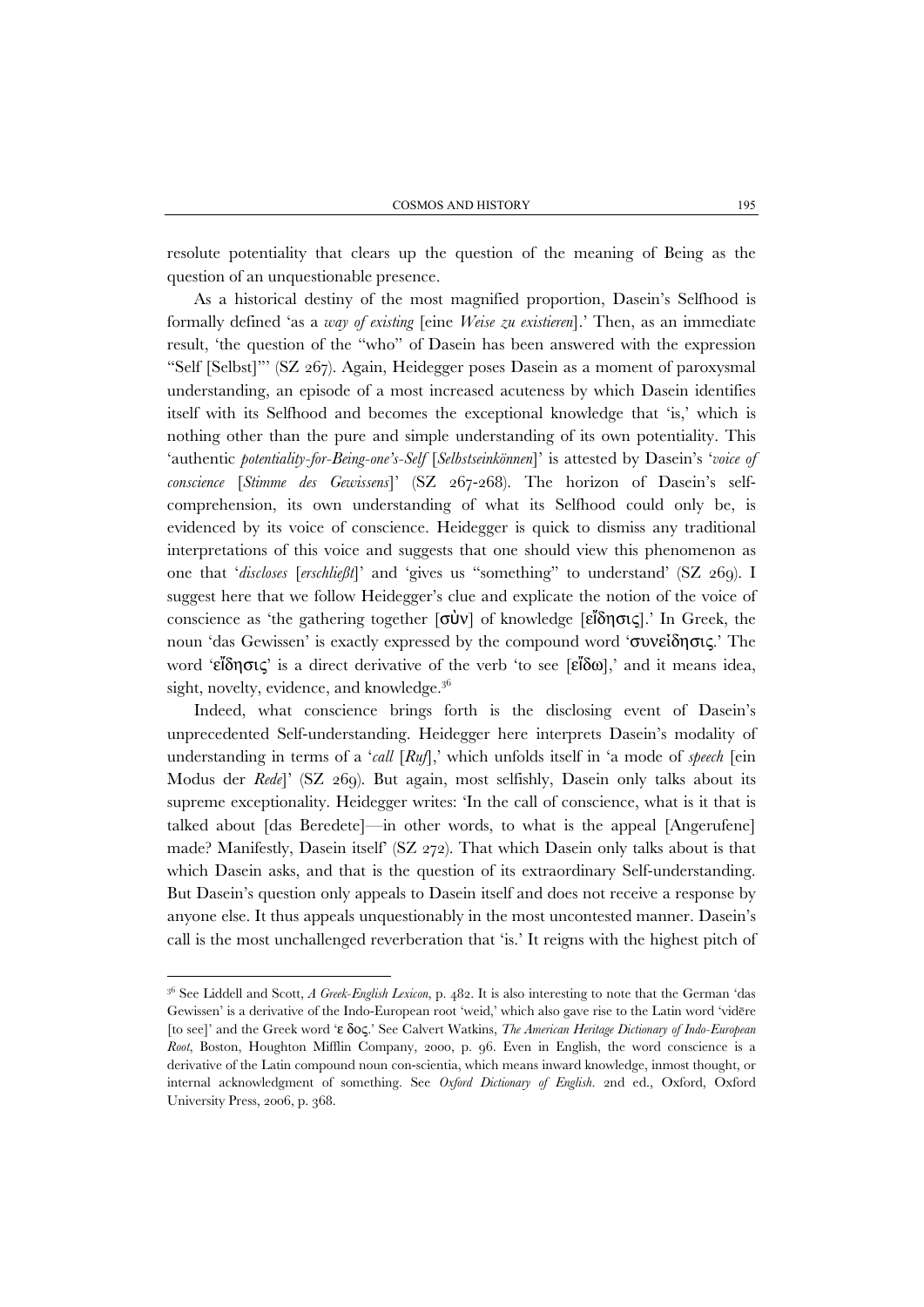boastfulness, and it echoes in the most excessive case of hypertonicity. But in the most oddly way, this supreme case of hypertonic boastfulness calls into question the limit of Dasein's Self-understanding. This funny game of asking an unanswerable question becomes an occasion for Dasein to pay attention to the question itself since it questions that which is not supposed to be questioned. Therefore, what is constantly questioned in the most hypertonic manner is the event of the question of the unquestionable, an event that tradition never questions.

## *III. Hypotonic Irony*

In *Being and Time*, the echo of hypertonic boastfulness is complemented by that of hypotonic irony. Indeed, the work is engaged in a fitful air of playfulness by which the arrogant possibility of Dasein's pure and simple Self-comprehension is levelled down to pure and simple indifference. For example, Heidegger states that the formal meaning of Dasein's existential constitution 'should be uncovered in the undifferentiated character [indifferenten Zunächst] in which it [Dasein] is initially and for the most part' and that this is '*not nothing* [*nicht nichts*] but a positive phenomenal characteristic of this entity' (SZ 43). The supremely egotistical 'entity' of Dasein, which through and within its Selfhood struts towards its Self-knowledge, is depreciated in the most ridiculous manner. The pure and simple completion of Dasein's Self-knowledge is described as indifference, thus failing to differentiate that which has always been supposed to differentiate: a resolute understanding of the unitary, isolated, and exceptional Selfhood of Dasein. In its overconfident hermeneutic deployment, Dasein interprets itself as that which could possibly be, which is, ironically, that which could never possibly be, an indication of its own Selfignorance.

As Self-ignorant, Dasein cannot give an account of the horizon of its own limitation and cannot differentiate presence as the neglected limitation of tradition. Dasein admits failure and comes face to face with the notion of presence as the unknowable limit that necessitates its exceptional Selfhood. But this admittance of defeat is ironic in the most extreme way since Dasein remains so blindly defeated towards its necessary limit so that it does not consider it necessary any more. That is to say, the admittance of presence is taken for granted so extremely that there is no urgent necessity for presence to be taken for granted. Since presence is not taken for granted any more, the question of its necessity inevitably becomes an issue again. This ironic ploy is exhibited in *Being and Time* in the way in which the proper consideration of the notion of presence does not bring forth a presupposition-less notion of absence that is empty of temporality. On the contrary, the authentic recollection of presence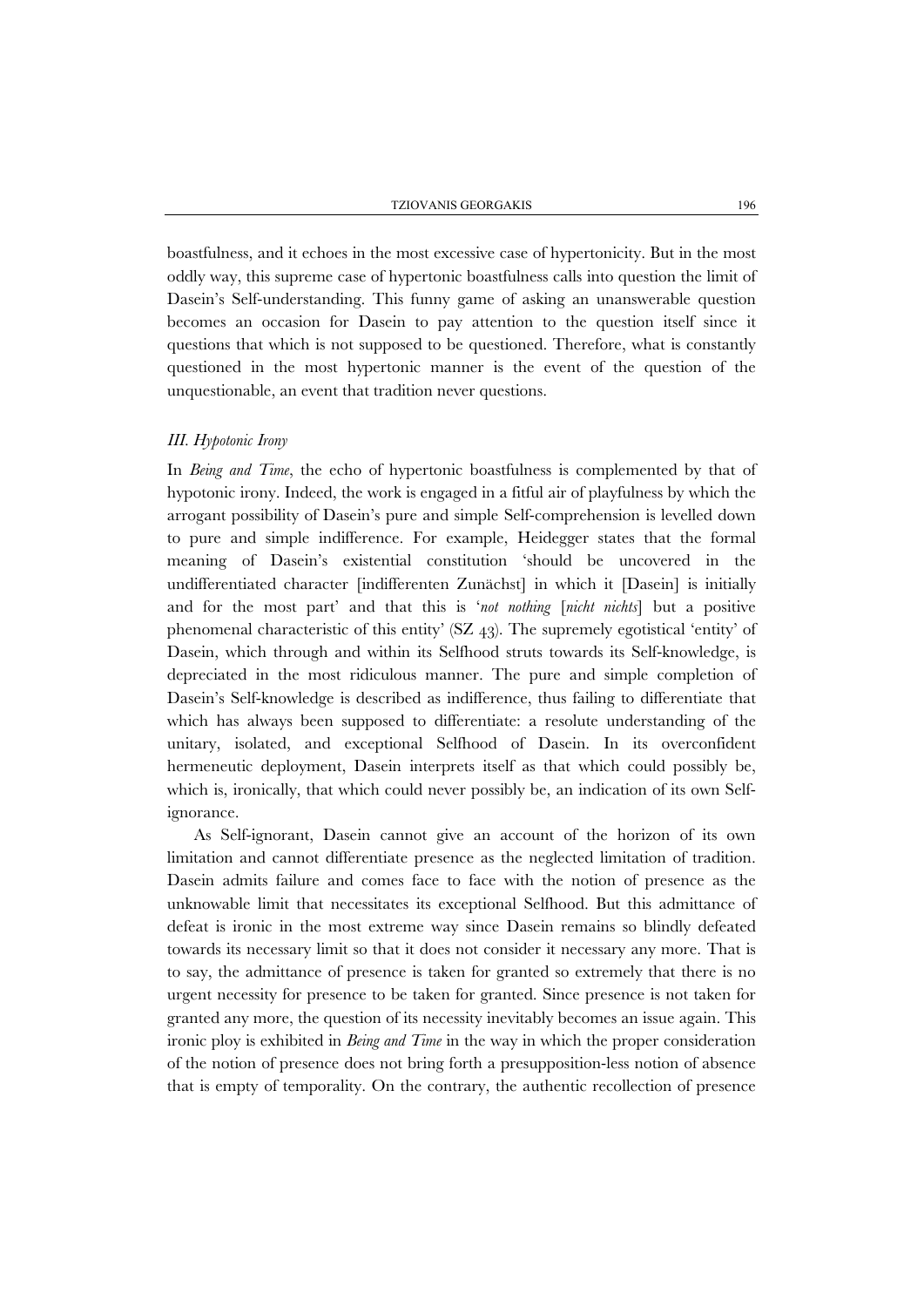affirms presence as a temporal phenomenon. Hence, the question of the meaning of Being, as the question of the unquestioned assumption of presence, is interrogated in and through the horizontal limit of temporality. In the very first page of the work, Heidegger states his intentions and notes that the provisional aim of the whole work is 'the interpretation of *time* [*Zeit*] as the possible horizon for any understanding whatsoever of Being' (SZ 1). The ontico-ontological 'ha ha ha' echo of Dasein that gives meaning to beings is fully temporal.

In addition, the temporal way of Dasein is regarded as care since, as Heidegger states, 'Dasein's Being reveals itself as *care*' (SZ 182). The disclosing call of conscience, then, is a solicitous call that meaningfully expresses the way in which Dasein depreciates itself, albeit in a concerning way. Heidegger explains:

The call reaches Dasein in this understanding of itself which it always has, and which is concerning in an everyday-average [alltäglich-durchschnittlich] manner. The call reaches the they-Self of concerning Being with Others [Das Man-selbst des besorgenden Mitseins mit Anderen wird vom Ruf getroffen]. (SZ 272)

These short but compact sentences call attention to three important points. Firstly, in an everyday-average manner, Dasein brings itself to its own Self-ignorance. Elsewhere, Heidegger notes that 'the everyday undifferentiated character of Dasein' is named as '*averageness* [*Durchschnittlichkeit*]' (SZ 43) and that 'this care of averageness reveals in turn an essential tendency of Dasein which we call the levelling down [*Einebnung*] of all possibilities of Dasein' (SZ 127). Secondly, as Self-ignorant, Dasein loses its distinctiveness and becomes the neuter they-Self: an indistinctive and anonymous '*nobody* [*Niemand*]' to whom Dasein has surrendered itself and from whom Dasein does not distinguish itself (SZ 127). Thirdly, Dasein is essentially 'Being-with [Mitsein]' as Being with the indistinctive Others. As a result, the Others is 'a duplicate [eine Dublette]' of Dasein's isolated Selfhood (SZ 124). In other words, Dasein 'is' the indistinctive and anonymous Others.

At this point, I wish to argue that the solicitous call of care between Dasein and Others revoices Dasein's echoing laughter, which is so excessively impotent and hypotonic that destroys the notion of presence in a duplicitous manner. As it is engaged in a caring dialogue with its 'Doppelgänger,' Dasein converses through and within its Selfhood and produces a duplicitous voice. In a way, Dasein becomes a figure of ridiculous proportions: one Self with two mouths and four ears. But again, Dasein's solicitous call is described as a 'backward [Rück]' and 'forward [Nach]' movement. Heidegger writes: 'Just as *circumspection* belongs to concern as a way of discovering what is ready-to-hand, solicitude [Fürsorge] is guided by re-spect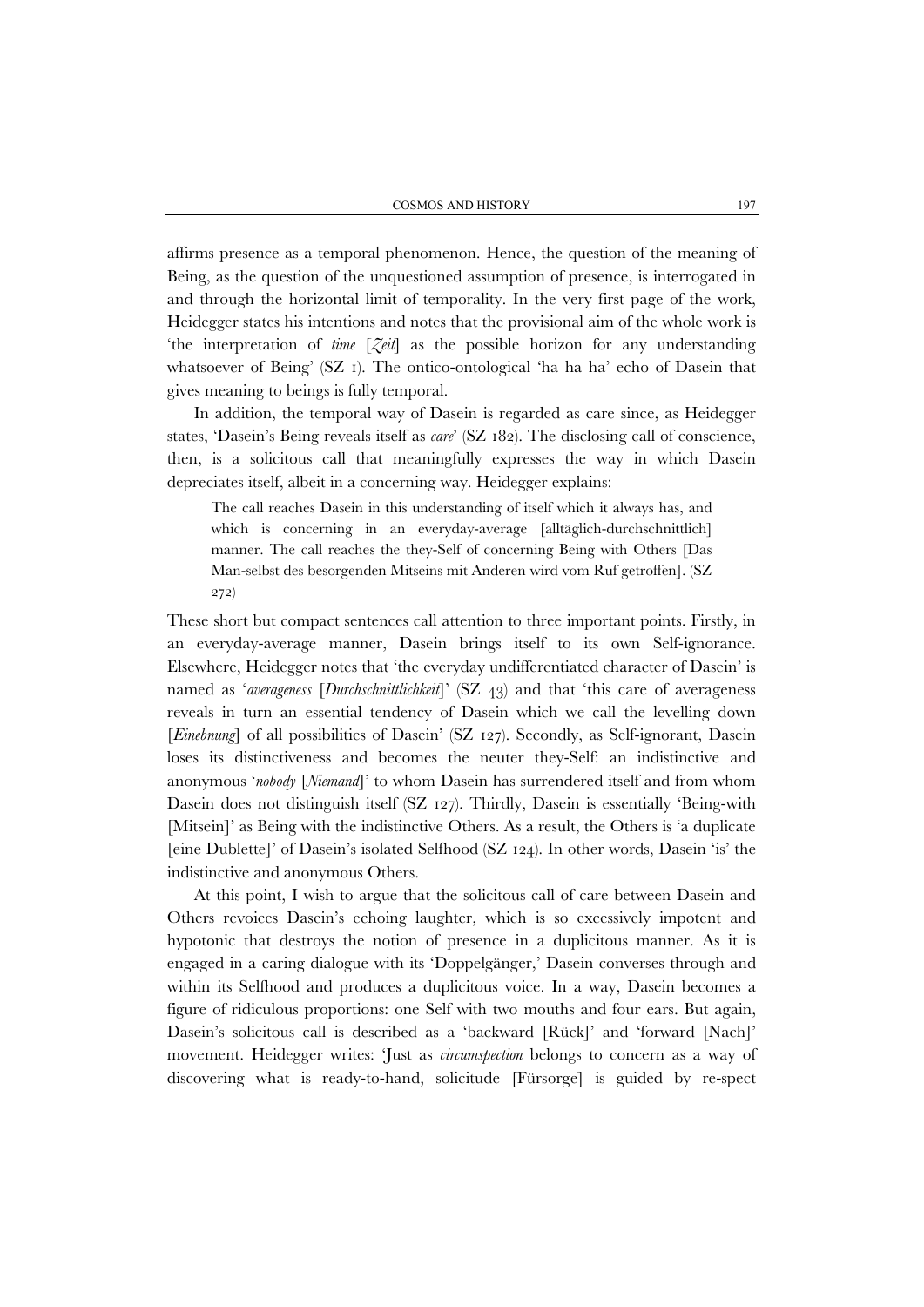[*Rücksicht*] and for-bearance [*Nachsicht*]' (SZ 123). This backward and forward movement is explicated in terms of a loss. Heidegger notes:

The appeal calls back by calling forth [Der Anruf ist vorrufender Rückruf]: it calls Dasein *forth* [*vor*] to the possibility of taking over, in existing, even that thrown entity which it is; it calls Dasein *back* [*zurück*] to its thrownness [Geworfenheit] as the null ground [nichtiger Grund] which it has to take up existence. This calling back in which conscience calls forth gives Dasein to understand that Dasein itself—the null ground for its null projection, standing in the possibility of its Being—is to bring itself back to itself from its lostness in the they; and this means that it *is loss* [*schuldig ist*]. (SZ 287)

Heidegger here plays with the multivocality of the noun 'schuldig.' In addition to 'guilty' and 'blameworthy,' it also means 'due' in the sense of a 'lack.'37 Heidegger insists that one understands the idea of 'schuldig' existentially, i.e., as 'Being-theground for a Being which has been defined by a "not"' (SZ 283). Hence, by going back and forth, Dasein recalls itself as lack.

By arguing that Dasein is a thrown entity, Heidegger insists that Dasein is dispensed necessarily within a movement that pendulates in a 'null' way. Dasein's explicit thrownness suggests '*the facticity of its being delivered over* [*Faktizität der Überantwortung* andeuten]' (SZ 135). The 'matter of fact' here is that Dasein is thrown in a null movement that 'over-responses'; Dasein delivers a response [Antwort] in the manner of an excess, and it does so loudly that it deafens and disorients. Heidegger writes:

Dasein's facticity is such that *as long as* it is what it is, Dasein remains in the throw, and is sucked into the curl [Wirbel] of the they's inauthenticity. Thrownness, in which facticity lets itself be seen phenomenally, belongs to Dasein, for which, in its Being, that very Being is an issue. Dasein exists factically [Dasein existiert faktisch]. (SZ 179)

Dasein's thrownness is described as a movement of 'curl' which, through and within the force of its own movement, Dasein loses itself. The statement 'Dasein exists factically' means that Dasein is lost in the movement of its own echoing. Dasein's calling back and forth is a null projection that produces a null echo. This hypotonic tonality of the echo of the call of conscience attests Dasein's self-projection, selfthrowness, or self-dispensation.

Nonetheless, it is only within an interpretative and hermeneutic understanding that Dasein projects itself. This hermeneutic movement of understanding is again enabled by tonality. Heidegger writes:

<sup>37</sup> *Oxford-Duden German Dictionary*, 3rd ed., Oxford, Oxford University Press, 2005, p. 638.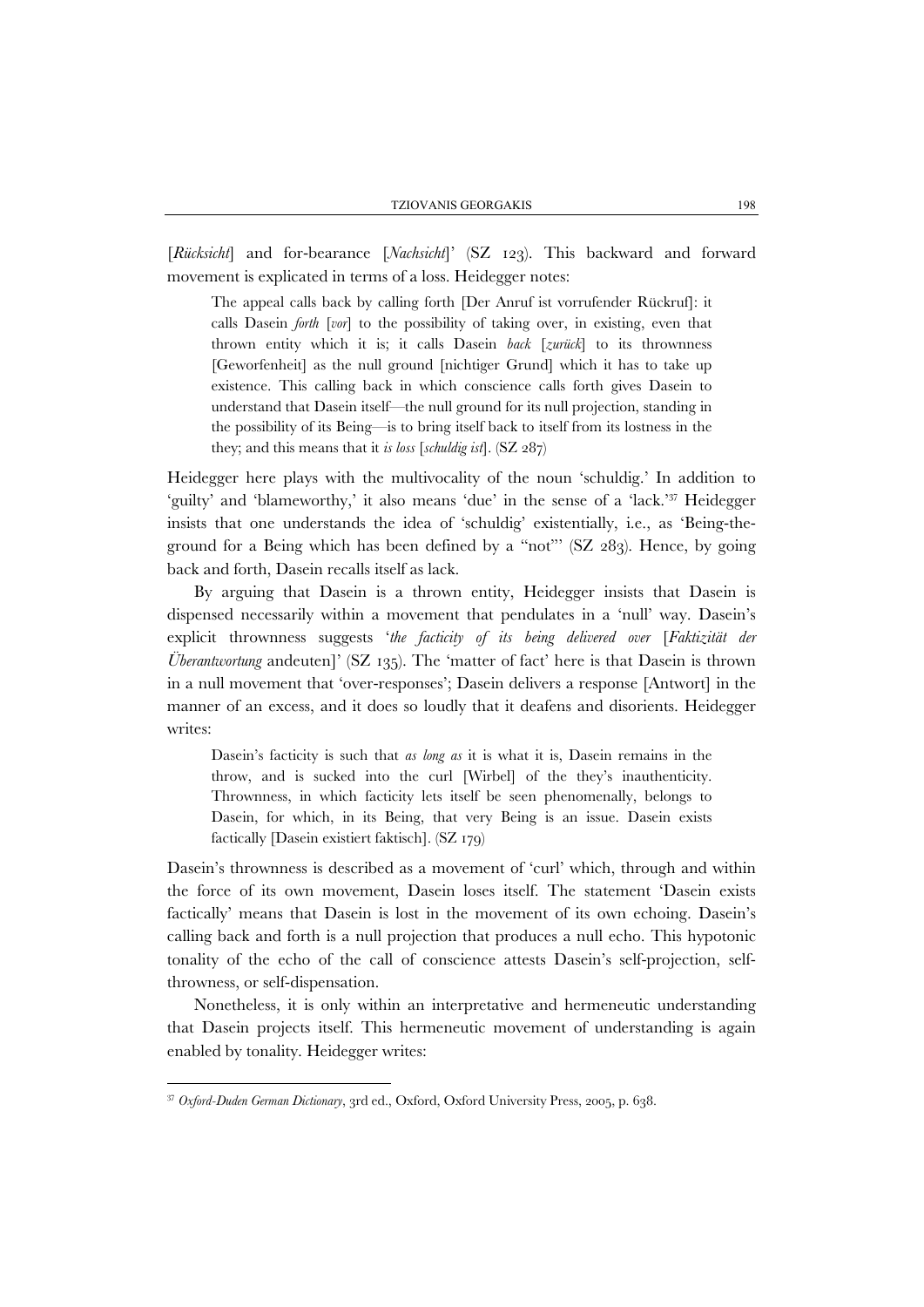Understanding is never free-floating but always attuned. The 'Da' gets equiprimordially disclosed by tune [Stimmung] or else closed off. Attunement [Befindlichkeit] brings Dasein *face to face* with its thrownness in such a way that the latter is not known as such, but is disclosed far more primordially in 'how one is [wie einem ist].' Existentially, *Being*-thrown [Geworfen*sein*] means finding oneself either way [so oder so] in such attunement. (SZ 340-341)

Dasein understands itself as its own possibility and as it really 'is' in the way the call of conscience is attuned. But as noted earlier, this attunement is ridiculous because it demands a single saying by two mouths and a unique hearing by four ears—the deceptive banter between Dasein and Others. Attunement, then, is the consonance of the uncanny call of conscience. Heidegger insists that 'Dasein-with is already essentially manifest in a co-attunement and a co-understanding [Mitdasein ist wesenhaft schon offenbar in der Mitbefindlichkeit und im Mitverstehen]' (SZ 162). Therefore, the tune of the call of conscience is the dispensed echo by which Dasein finds its unique Selfhood as Being-with. It is a concordant tune, a proper diapason, a symphonic echo that discovers itself exactly both 'at' and 'through' the interval of all chords.38 This symphony is duplicitous because it is characterized by a double accent and a double tempo. This puzzling character of the dual tonality of the call's tune is exhibited by the phenomena of 'apprehensibility [die Furcht]' and 'disquiet [die Angst].'<sup>39</sup>

As Heidegger notes, apprehensibility is 'an inauthentic attunement' and 'harmful [abträglich] to Dasein's factical potentiality-for-Being' (SZ 341). In apprehensibility, there is a diachronic consonance of the call. This means that, at any time, (a) Dasein laughs and Others listen or alternatively (b) Others laugh and Dasein listens. However, the exchange of laughter between Dasein and Others is just a sign of a distorting revelling. Heidegger notes that that in the face of this potential consonance, one backs way in 'perplexity [Verwirrung]' and 'depression [Gedrücktheit].' He also notes that this 'perplexity is grounded upon a forgetting' (SZ 342). Since the concordant tune is a sign of a distorted exchange, the apprehensibility of an oppositional laughing and hearing occurs elliptically and is itself a sign of a lack. Indeed, Heidegger states that speech is characterized by 'idle talk [das Gerede]' because 'we have *the same thing* in view, because it is in *the same* averageness that we have a common understanding of what is said' (SZ 168). Thus, the apprehensible

<sup>&</sup>lt;sup>38</sup> The Greek 'διαπασ ν' designates the concord of all the notes ranging from the first to the last. It is a symphony echoed 'through' and 'at' the interval of all the notes of the scale [διπασ ν τ ν γορδ ν συμφωνία]. See Liddell and Scott, *A Greek-English Lexicon*, p. 406. 39 I purposely choose to translate 'die Befindlichkeit,' 'die Stimmung,' 'die Furcht,' and 'die Angst'

respectively as 'attunement,' 'tune,' 'apprehensibility,' and 'disquiet.'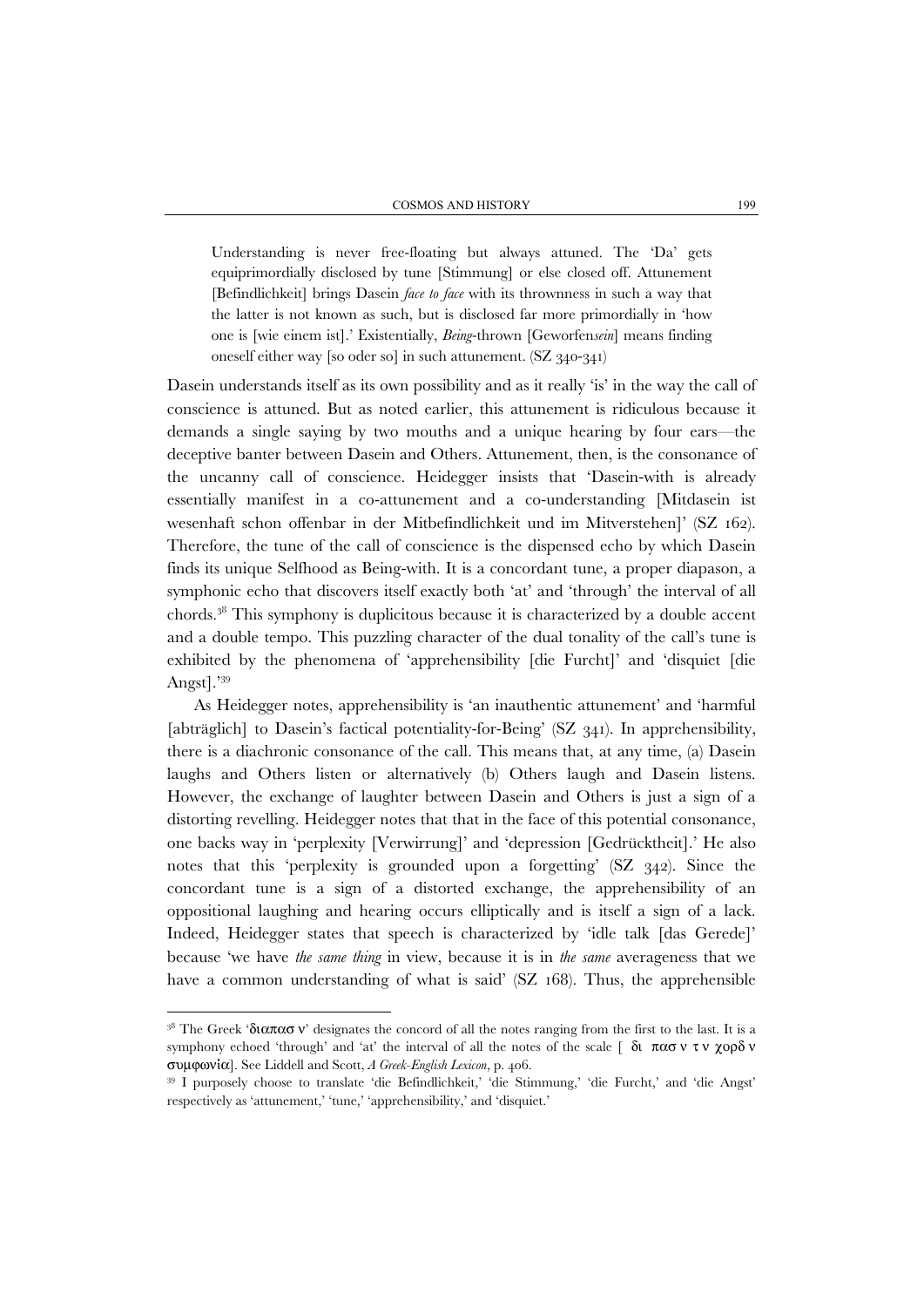oppositional laughter between Dasein and Others articulates nothing in particular because it says the same over and over again. The same laughing echo is repeated in infinity without in fact communicating anything distinctively and apprehensibly. In other words, the laughing echo is distinctively delivered only insofar as it is delivered indistinctively as the same at all times. Heidegger states that apprehension forgets itself because 'leaps from next to next'  $(SZ \t342)$ . The repetition of the echo is so extremely repetitive that it is unrepeatable. It is similar to the effect of a riotous or a noisy mirth where the laughing sound is so rowdy and unruly that gives the impression that it carries equal intensities at all frequencies of its range. This boisterous laughter is nowhere and anywhere, never and all the time. Heidegger calls this 'nowhere/anywhere' and 'never/all the time' effect of speech as 'curiosity [Neugier].' He notes that curiosity 'seeks disquiet [Unruhe] and the excitement of continual novelty and alternating encounters' (SZ 172) and that it is characterized by a '*never dwelling anywhere* [*Aufenthaltslosigkeit*]' (SZ 173). Finally, because the laughter's noise signal is so tranquilizing, mesmerizing, random, and heterogeneous, the echo's ability to generate a moment of finite tone is impossible. In this way, as Heidegger notes, 'it soon becomes impossible to decide what is disclosed in a genuine understanding and what is not.' Heidegger calls this ambivalent understanding as 'ambiguity [Die Zweideutigkeit]' (SZ 173). In its ambiguous rattling, the laughing echo brings understanding to an excessive ruination that does not leave behind any signs of visible remains.

It is this overly devastating ruination that the laughing echo of Dasein reverberates in its deafening revelry with Others. In this monotonous repetition of an average and everyday laughter, what is diachronically echoed is an indiscernible presence that cannot be taken for granted. The erratic spasm of Dasein's laughter converges and converses a distorted presence that could never be possibly understood as something present. The 'ha ha ha' sound of Dasein ridicules and demeans the quest for Self-knowledge in the most excessive way, and it eventually laughs at nothing in particular. In this way, the question of the meaning of Being, which Dasein brings into a hermeneutic understanding through its clattering laughter, transmits and delivers a destructive laughter that undermines the notion of presence so ridiculously that it cancels it as an issue of proper inquiry. But again, it is done so in the most duplicitous manner. And here exactly lies the ironic joke: only as a non-issue the issue of presence could be inquired in a proper way.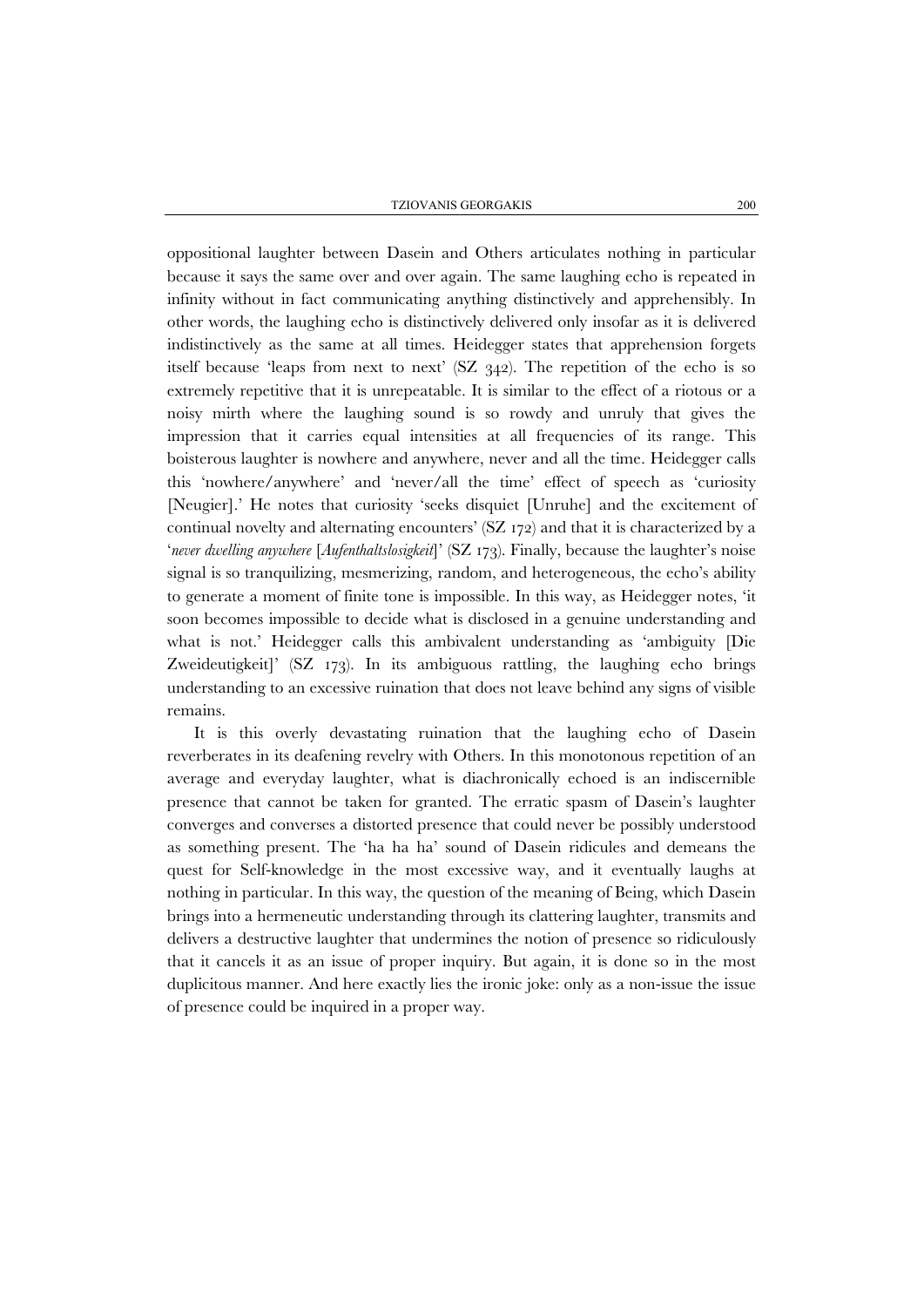## CONCLUSION: LAUGHING AT HEIDEGGER'S LAUGHTER

The task at hand resists a concluding note because it requires that we keep laughing. By doing so, we are forcibly engaged in a funny game by which we appreciate the full extent of Heidegger's laughter by demeaning its boisterous magnitude. The laughter of Hermes entertains Heidegger as a thinker who bears no extraordinary status among other thinkers. Heidegger becomes a diachronic thinker if and only if he is thought from within a tradition of other thinkers and poets. Heidegger becomes presenting and presentable only from within a long discourse of thinking that presupposes the notion of presence as something objectively present.

But the relegating laughter that delivers Heidegger to the philosophical heritage he essentially belongs resounds ambivalently. On the one hand, the possibility of presenting Heidegger as just another presentable philosopher retrieves the essential ground of presence as something excessively transcendental, impossible, and null. On the other hand, the ruinous dissimulation of the essence of Heidegger's philosophical presentation delivers Heidegger not as an impossible thinker but rather as a truly possible one. In the trickiest fashion, the task of laughing at Heidegger levels Heidegger down to that which he truly 'is.' Laughing at Heidegger and other thinkers only shows a genuine concern for them because it leads to their positive confirmation as significant, albeit through the annihilation of the site of concern itself and its conversion into an Unthought and Unthinkable site that bears no positive significations and limitations.

Therefore, by laughing at Heidegger and other philosophers, we only show our true concern for what they want to say. We pay heed to their speech and sound, but only through a discourse of understanding that exhibits a sense of laughter and jesting. Indeed, the comic echo of laughter becomes the subversive effect that orients understanding against objectification, formalization, and standardization. It defies the attempt to break tradition into fixed camps, dogmas, or orthodoxies. It defeats any expectations of shared presuppositions and predictable interpretations by producing an echo of unexpected inversions, contortions, and explosions, thus opening our ears to the incalculable transmutations of traditional thinking. The echo of laughter defamiliarizes us from tradition so that we, at every time, unlearn and overcome what we have been taught. It releases us from our previous assumptions and teaches us how to question the unquestioned and unquestionable. By laughing at Heidegger's laughter, we remain careful to Heidegger's task of thinking which forces to remain attuned to the overwhelming plethora of questions that stay obfuscated in philosophical thinking. But we do so ironically, since remaining attuned to the neglected questions of tradition requires that we remain attuned to the accent and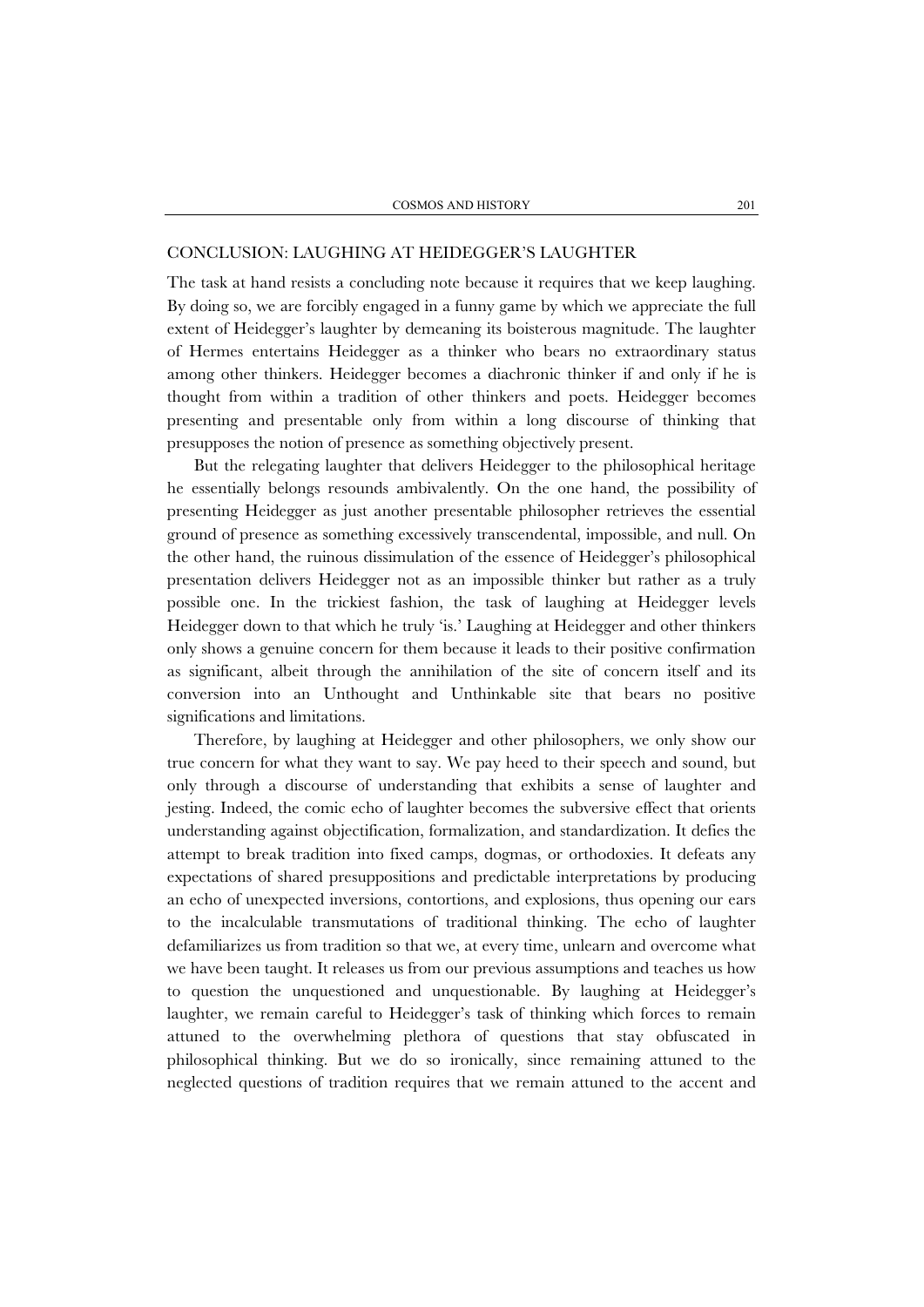measurement of a possible hermeneutics of laughter, which Heidegger so carelessly disregarded.

> Tziovanis Georgakis University College Dublin tziovanis74@yahoo.com

## BIBLIOGRAPHY

- Aristotle, *Nicomachean Ethics*, trans. H. Rackham, Cambridge, Harvard University Press, 1999.
- Aristotle, *Poetics*, in trans. Stephen Halliwell, *Poetics, Longinus, On the Sublime, Demetrius, On Style*, Cambridge, Harvard University Press, 1995.
- Beekes, Robert S. P., *Etymological Dictionary of Greek, Volume One*, Leiden, Brill, 2010.
- *Brill's New Pauly Encyclopaedia of the Ancient World, Volume 14*, Hubert Cancik and Helmuth Schneider (eds.), Leiden, Brill, 2009.
- Cicero, *On the Nature of the Gods*, in trans. H. Rackham, *On the Nature of the Gods, Academics*, Cambridge, Harvard University Press, 1993.
- Detienne, Marcel, *The Masters of Truth in Archaic Greece*, trans. Janet Lloyd, New York, Zone Books, 1999.
- Freydberg, Bernard, 'Heidegger's Heraclitean Comedy', *Research in Phenomenology*, vol. 37, 2007, pp. 254–268.
- Gadamer, Hans-Georg, *Heidegger's Ways*, trans. John W. Stanley, Albany, State University of New York Press, 1994.
- Halliwell, Stephen, *Greek Laughter: A Study of Cultural Psychology from Homer to Early Christianity*, Cambridge, Cambridge University Press, 2008.
- Heidegger, Martin, *Beiträge zur Philosophie (Vom Ereignis)*, Frankfurt am Main, Vittorio Klostermann, 1989.
- Heidegger, Martin, 'Der Spruch des Anaximander', in *Holzwege*, Frankfurt am Main, Vittorio Klostermann, 1977.